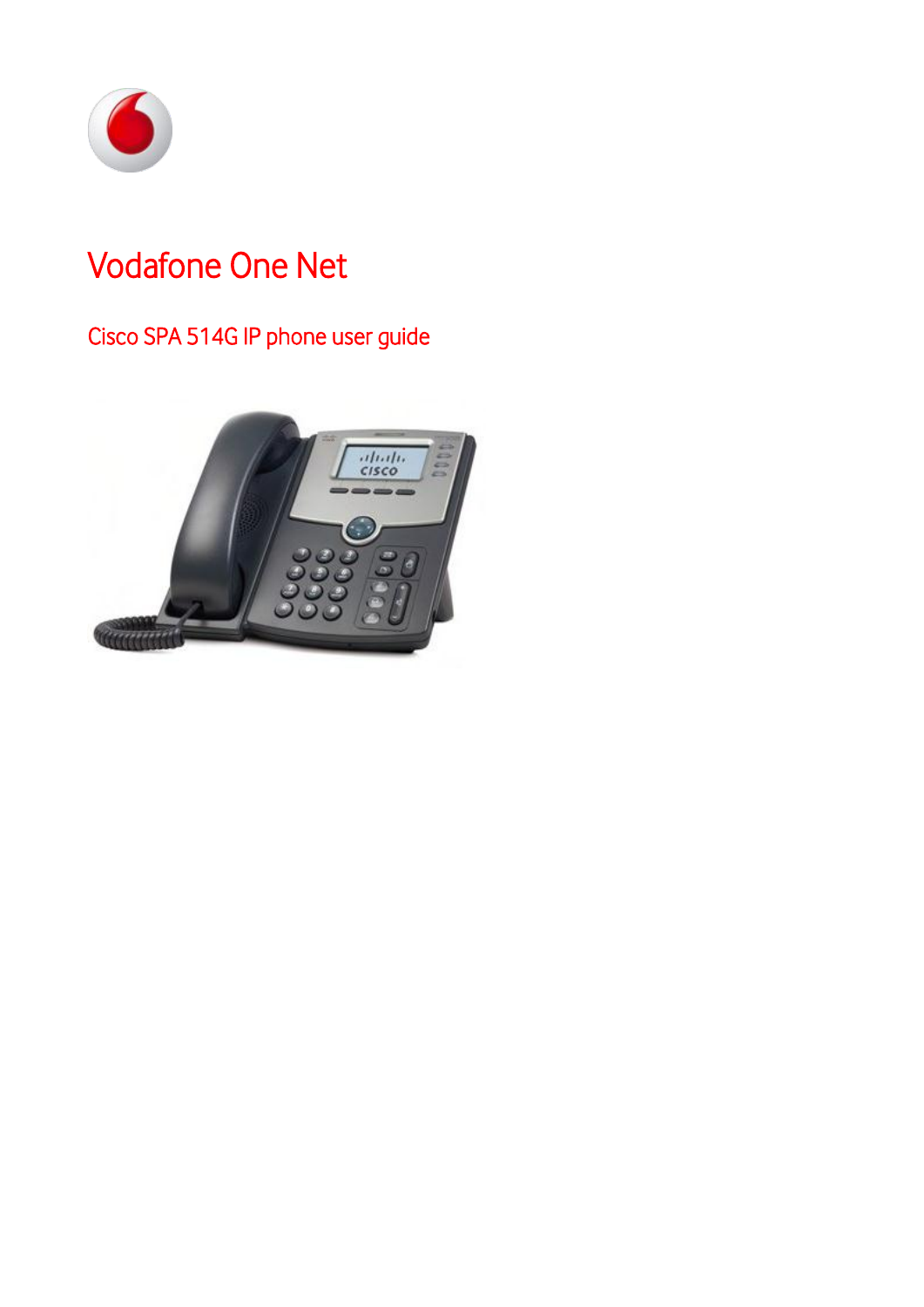# Content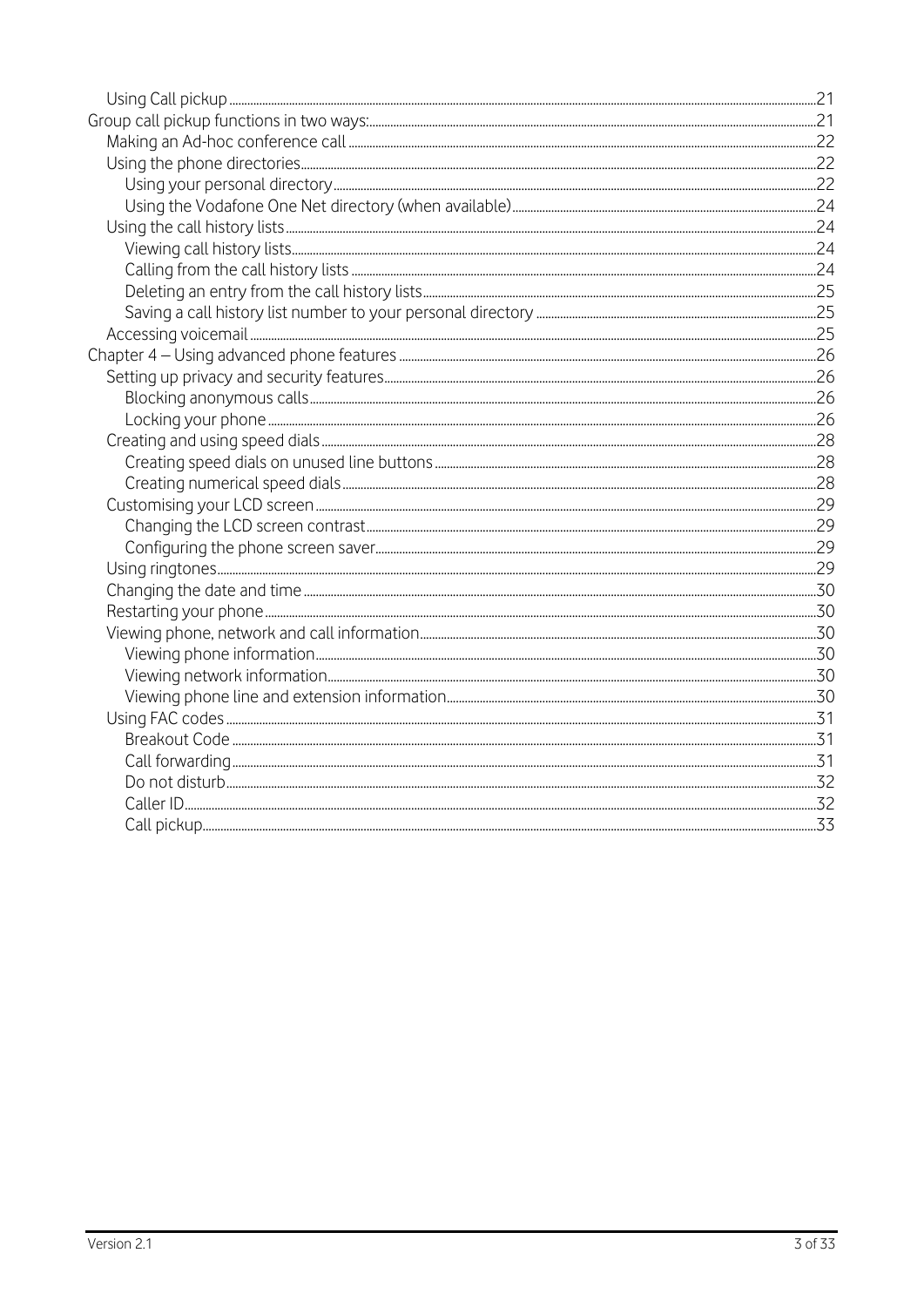# <span id="page-3-0"></span>Chapter 1 – Getting started

# <span id="page-3-1"></span>Important information

Before using the Cisco SPA 514G for the first time, please make sure you read the instructions on phone safety and disposal, as well as the setup information in this guide.

# <span id="page-3-2"></span>Supported features

There are a number of features on the 514G which are not supported with Vodafone One Net but appear on the user menu.

# <span id="page-3-3"></span>Safety instructions

You should try to keep your phone away from damp conditions - don't install the phone in a room with high humidity (for example, in bathrooms, laundry rooms or damp basements). Also, don't immerse your phone in water - and be careful not to spill or pour liquids on it.

#### <span id="page-3-4"></span>Installing your phone

Don't install your phone in surroundings that are at risk of explosions (in paint shops, for example) and don't use the phone in any environment if you smell gas or other potentially explosive fumes.

Don't use your phone during thunderstorms: lightning striking the power grid may cause electric shocks.

Your Cisco 514G phone is CE and FCC-certified and meets European and US health, safety and environmental standards. Unauthorised opening, changing or modifying of your phone will invalidate the warranty and CE and FCC certifications. If the phone malfunctions, please call Vodafone Customer Services on 191 from a Vodafone One Net phone.

This device is for indoor use only.

#### <span id="page-3-5"></span>Throwing your phone away

This phone is subject to European Directive 2002/96/EC and shouldn't be disposed of with general household rubbish.

The separate collection and proper disposal of electrical and electronic devices is to protect human health and the environment, as well as helping to ensure recycling of re-usable elements.

If you don't know where or how to dispose of your phone at the end of its life span, contact your local town or city council, your local waste management provider or Vodafone Customer Services on 191 from a Vodafone phone.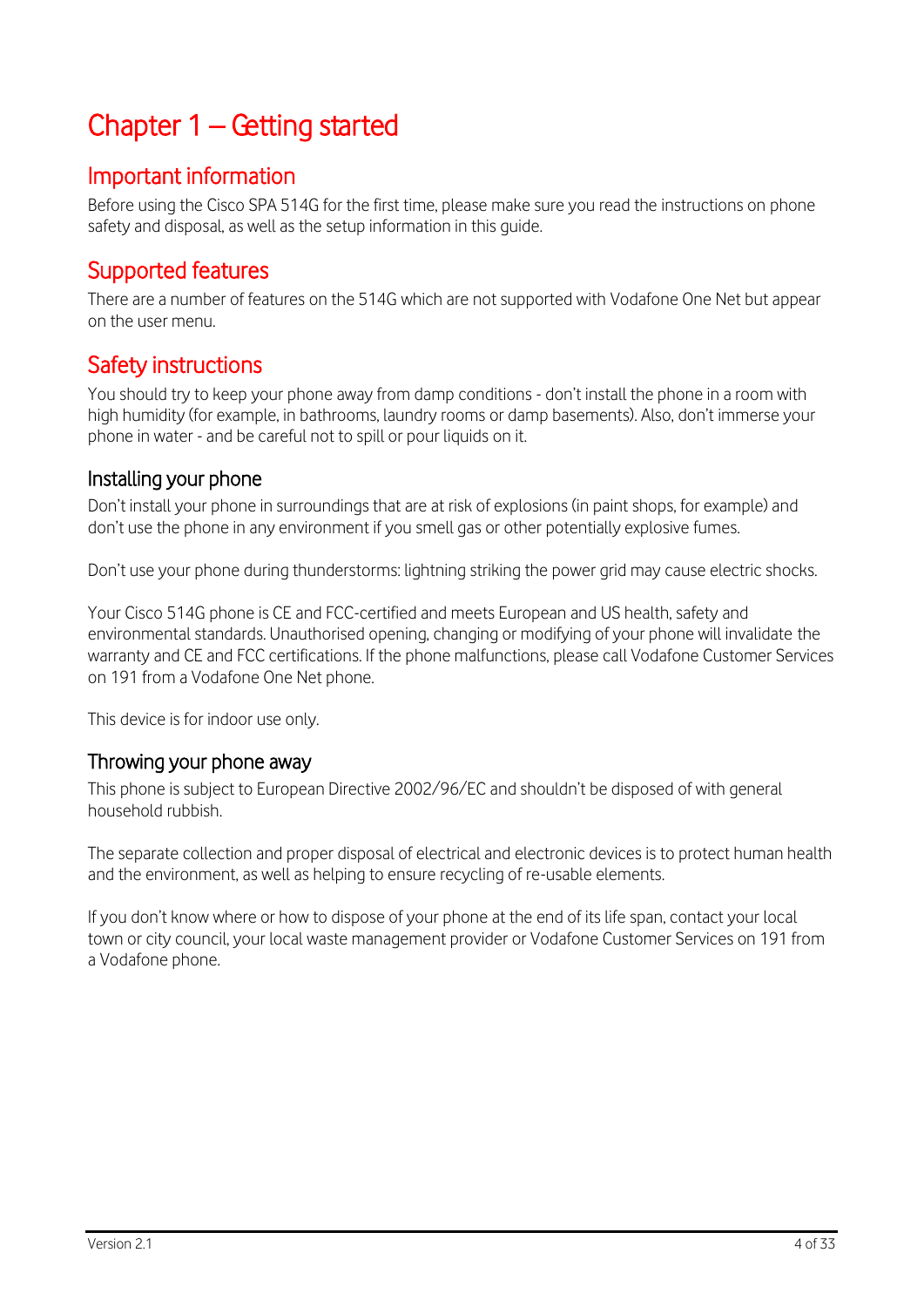# <span id="page-4-0"></span>Welcome to Vodafone One Net

Vodafone One Net is an innovative, fully-hosted telephony solution that helps you manage your business calls effectively. It integrates your fixed and mobile phones – and gives you landline numbers on your mobile - so you'll never miss a business call.

This guide is designed to introduce you to the Cisco 514G and the features associated with Vodafone One Net.

Further help and support can be found by calling customer services on 191 from a Vodafone One Net phone or by logging in to your My account area on [vodafone.co.uk.](http://www.vodafone.co.uk/)

You can also contact your company administrator who will be able to access and amend certain Vodafone One Net service settings through the online portal.

# <span id="page-4-1"></span>Introduction to the Cisco 514G IP phone



The Cisco 514G IP Phone is a full-featured VoIP (Voice over Internet Protocol) phone that provides voice communication over an IP network. It provides traditional features, such as call forwarding, redialing, speed dialing, transferring calls, conference calling and accessing voice mail. Calls can be made or received with a handset, headset or speaker.

The Cisco 514G phone is connected to the network through its Ethernet connection. The Cisco 514G provides an additional Ethernet port that allows a computer to be connected to the network through the IP phone.

The Cisco 514G has a mono LCD screen, provides up to four telephone extensions and includes the following features:

- 2 Ethernet 10/1000 Mbps ports
- 802.3af power over Ethernet support
- AUX port (to attach a Cisco SPA attendant console)
- 2.5mm stereo headphone jack
- Kensington security slot support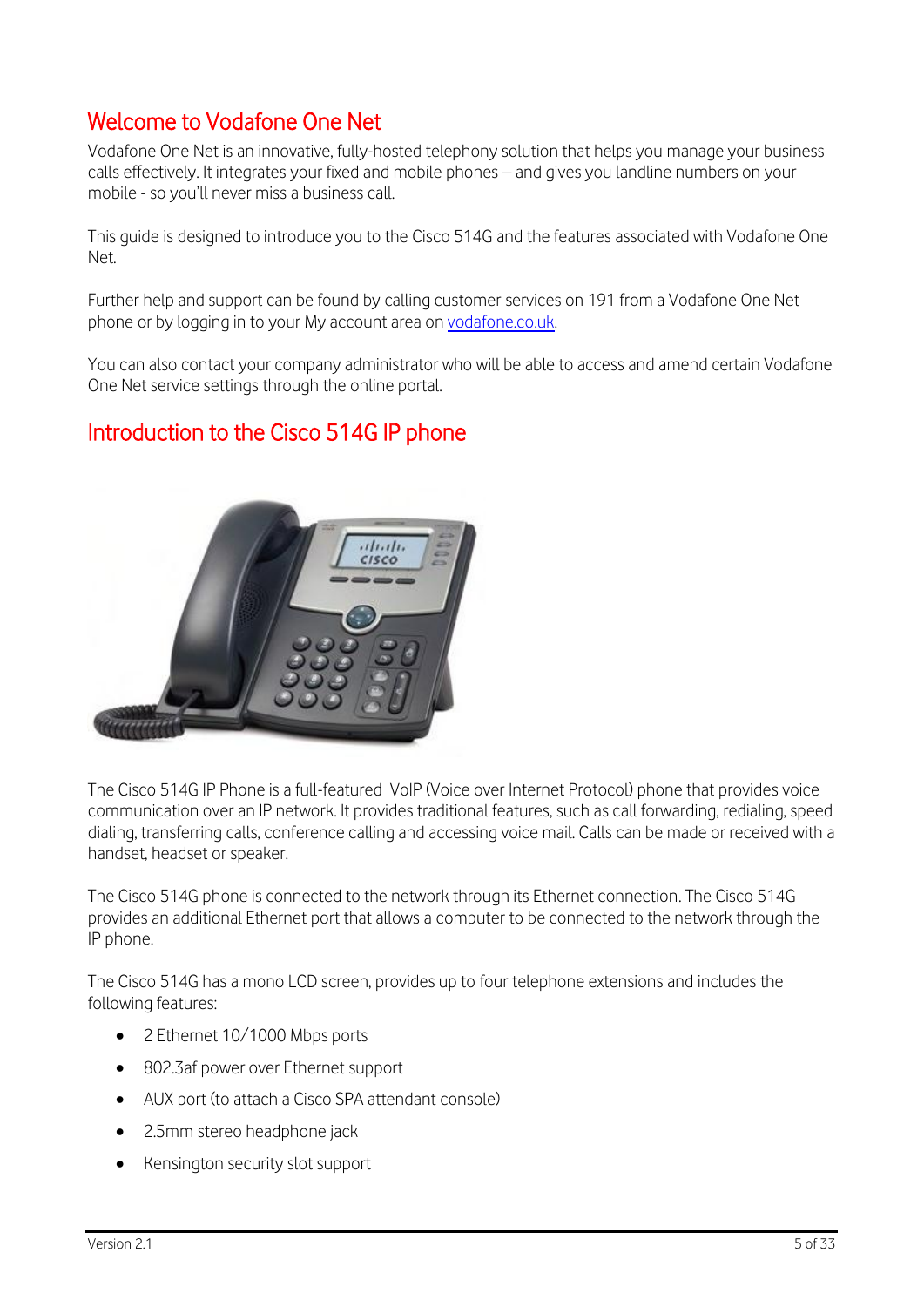# <span id="page-5-0"></span>Looking after your phone

To keep your Cisco IP phone as good as new, avoid exposure to excessive heat, sun, cold temperatures and water. To clean it, use a slightly moistened paper or cloth towel – don't spray or pour cleaning solution directly on to the unit.

# <span id="page-5-1"></span>Understanding your phone's lines and buttons

## <span id="page-5-2"></span>Your phone features explained

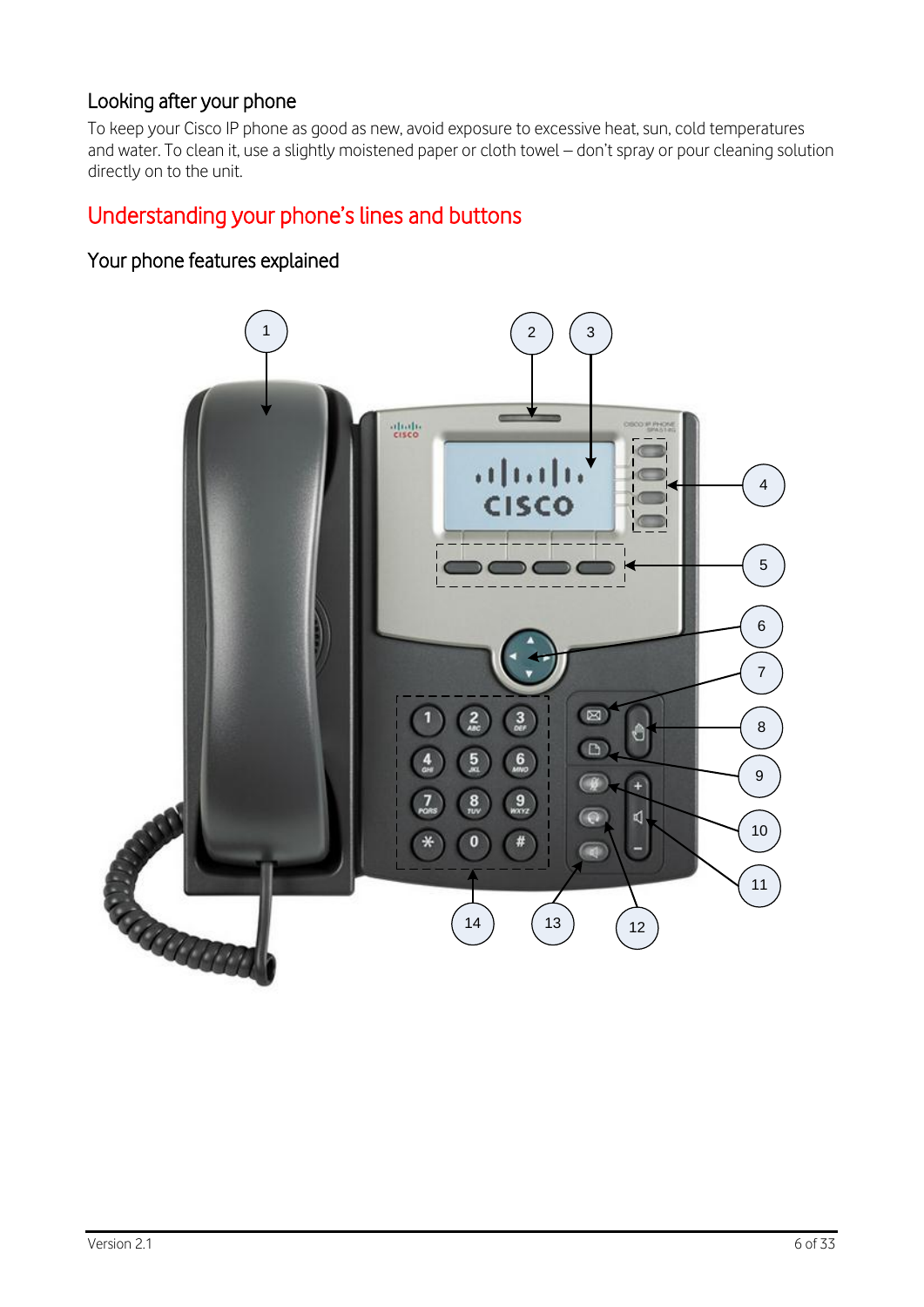IP phone features

| $\ddagger$     | Phone feature             | Description                                                                                                                                                                                                                                                                                                                                                         |
|----------------|---------------------------|---------------------------------------------------------------------------------------------------------------------------------------------------------------------------------------------------------------------------------------------------------------------------------------------------------------------------------------------------------------------|
| 1              | Handset                   | Pick up to answer or make calls                                                                                                                                                                                                                                                                                                                                     |
| $\overline{c}$ | Message waiting indicator | When this is:<br>Red: you've got a new voicemail message<br>Flashing red: you've got an incoming call                                                                                                                                                                                                                                                               |
| 3              | LCD screen                | Your phone may vary, but the screen typically displays:<br>Date and time<br>Line extensions<br>Soft key options<br>Startup logo and main screen                                                                                                                                                                                                                     |
| 4              | Line keys                 | This shows the status of your phone line. Your phone may vary but<br>typically, when this is:<br>Green: the line's idle<br>Red: the line's active or in use<br>Flashing red (slow): the line's on hold<br>Flashing red (fast): the line's ringing<br>Orange: the line's unregistered and can't be used<br>Flashing orange: the phone isn't connected to the network |
| 5              | Soft key buttons          | Press a soft key button to perform the action on the label on the LCD<br>screen                                                                                                                                                                                                                                                                                     |
| 6              | Navigation button         | Press in each direction to scroll through items on the<br>LCD screen                                                                                                                                                                                                                                                                                                |
| 7              | Messages button           | Press to access voicemail (this must be set up by your Vodafone One<br>Net administrator first)                                                                                                                                                                                                                                                                     |
| 8              | Hold button               | Press to place a call on hold                                                                                                                                                                                                                                                                                                                                       |
| 9              | Setup button              | Press to access the phone's menu to set your preferences (e.g. your<br>directory and speed-dials), access your call history and set up features<br>like Call forwarding                                                                                                                                                                                             |
| 10             | Mute button               | Press to turn mute on and off. When the phone's muted, the button<br>glows red.                                                                                                                                                                                                                                                                                     |
| 11             | Volume button             | You can increase and decrease the volume of the handset, headset,<br>speaker (when the handset is off the hook) or ringer (when the<br>handset is on the hook)                                                                                                                                                                                                      |
| 12             | Headset button            | Turn the headset on or off. When the headset's on, the button will glow<br>green                                                                                                                                                                                                                                                                                    |
| 13             | Speaker button            | Turn the speaker on or off. When the speaker's on, the button will glow<br>green                                                                                                                                                                                                                                                                                    |
| 14             | Keypad                    | Dial phone numbers, enter letters and choose menu items                                                                                                                                                                                                                                                                                                             |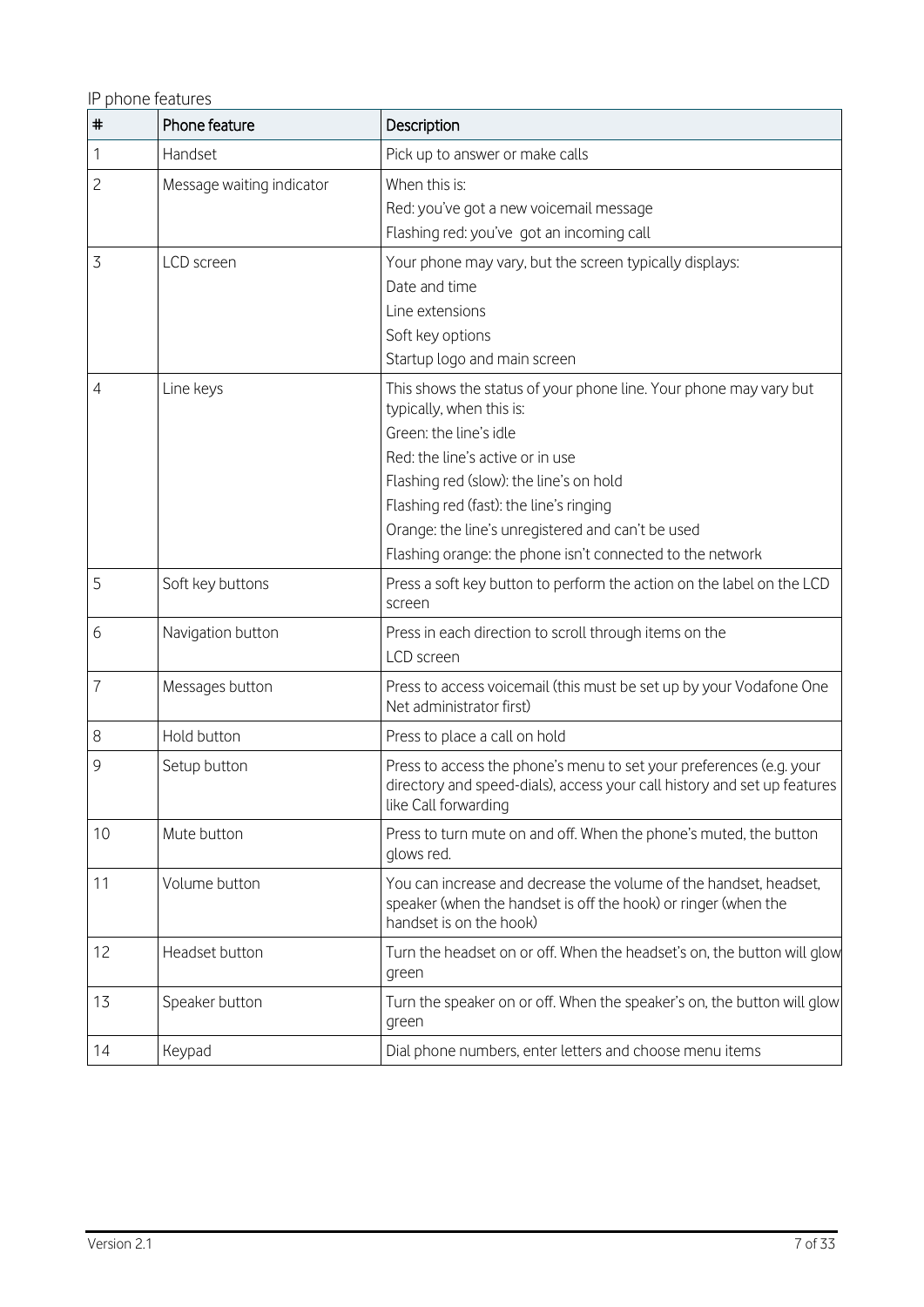## <span id="page-7-0"></span>Soft key buttons

The phone displays four soft key buttons at a time on the LCD screen. Different soft key buttons will be displayed depending on the phone screen or menu that's shown. You can see more soft key buttons by pressing the 'more' soft key when available.

The following table shows some of the typical soft key buttons available on the Cisco 514G (in alphabetical order). You might not have all of them on your phone, and you may have more buttons that aren't listed here. Your phone administrator could also add custom soft key buttons to your phone - such as speed dials to specific company numbers. Ask your Vodafone One Net administrator for more details.

| <b>Button</b> | Function                                                                                                     |
|---------------|--------------------------------------------------------------------------------------------------------------|
| add           | Add a new item (e.g. a new directory entry)                                                                  |
| alpha         | You can enter alphabetic characters in a data entry field                                                    |
| answer        | Answer an incoming call                                                                                      |
| bxfer         | Perform an unassisted call transfer. See 'Making an unassisted (Blind) transfer'                             |
| cancel        | Go to the previous screen                                                                                    |
| cfwd          | Forward calls when they come through to your phone. See 'Forwarding calls'                                   |
| -cfwd         | Clear your Call forwarding settings                                                                          |
| clear         | Delete an entire text/number field                                                                           |
| conf          | Start a conference call. See 'Organising a three-way conference call'                                        |
| confLx        | Bring two active calls on your phone into a single conference call                                           |
| copy          | Copy the selected item (e.g. a contact in your address book)                                                 |
| delChr        | Delete the last number or letter entered                                                                     |
| delete        | Delete an entire item (e.g. a number from your call history list)                                            |
| dial          | Call a list of numbers or a number you highlight in a list                                                   |
| dir           | Access your personal address book. See 'Using your personal<br>address book'                                 |
| dnd           | Do Not Disturb - stops incoming calls from ringing through to your phone. See 'Turning Do not<br>disturb on' |
| -dnd          | Clear your Do not disturb settings                                                                           |
| edit          | Open an item so that you can edit numbers or letters, or enable and disable features                         |
| endCall       | Disconnect a call                                                                                            |
| hold          | Place a call on hold. See 'Putting a call on hold'                                                           |
| ignore        | Ignore an incoming call                                                                                      |
| miss          | See all your missed calls                                                                                    |
| next          | Move to the next item in a list                                                                              |
| num           | You can enter numeric characters in a data entry field                                                       |
| option        | In some menus, pressing 'option' will show a list of pre-set items                                           |
| paste         | Paste the item you copied into a list or field                                                               |

#### Soft key button functions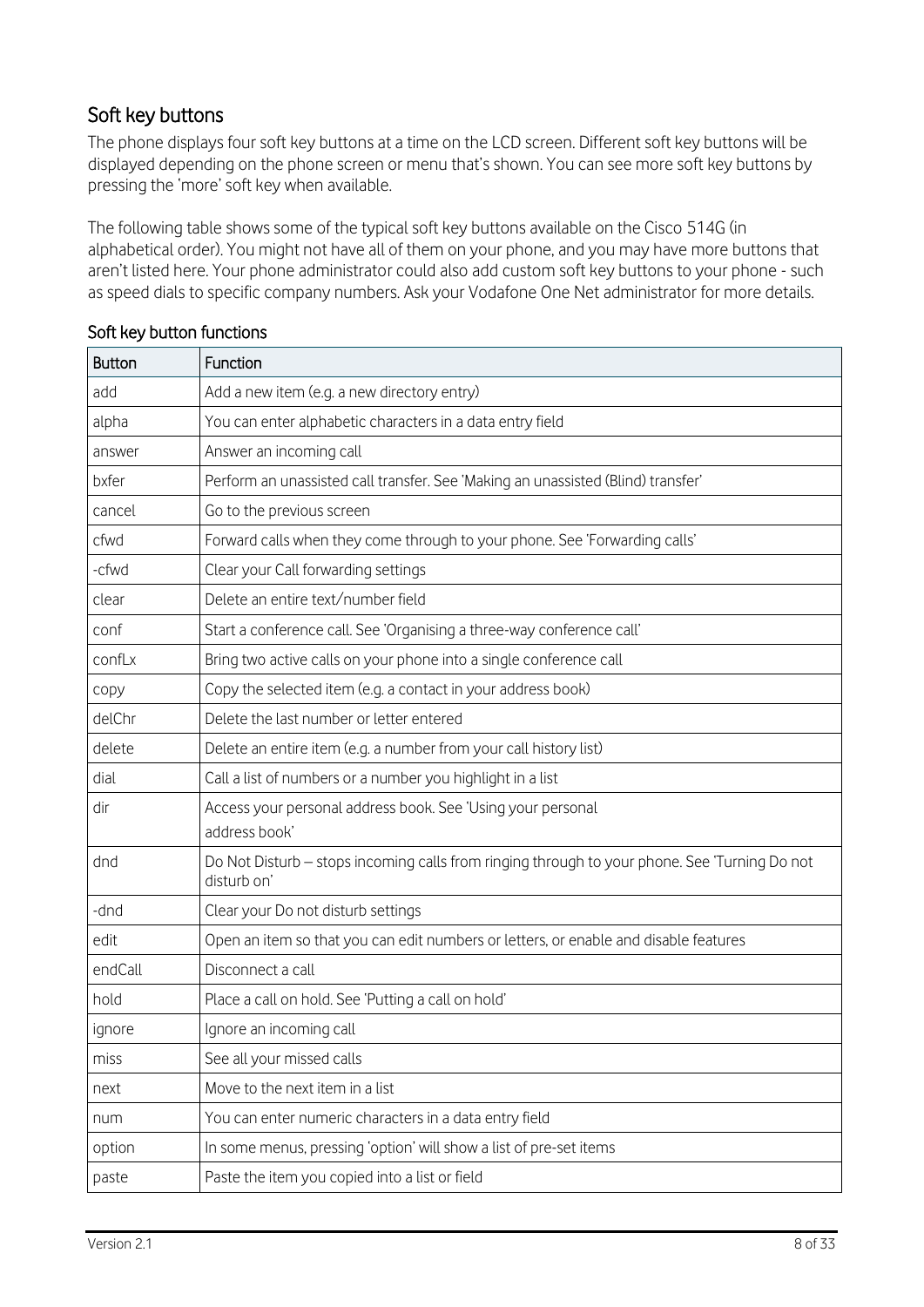| play     | Play a selected item (e.g. a song or ringtone)                                               |
|----------|----------------------------------------------------------------------------------------------|
| previous | Move to a previous item in a list                                                            |
| redial   | See a list of recently dialled numbers. See 'Redialling'                                     |
| refresh  | Refresh the screen when you've changed your settings, or when you want to update information |
| resume   | Resume a call that's on hold                                                                 |
| save     | Save any changes you make                                                                    |
| select   | Select a highlighted item on the LCD screen                                                  |
| view     | See more information about a selected item                                                   |
| xfer     | Transfer a call to another number. See 'Transferring calls'                                  |
| xferLx   | Transfer active calls to each other                                                          |

### <span id="page-8-0"></span>Using the keypad and menu buttons

#### Using keypad shortcuts

Get to the menu or sub-menu you want more quickly using keypad shortcuts. For example, to reach the Call History menu, press the Setup button followed by 3.

Note: Menu layouts and options can change depending on the software release you're using.

#### Using the navigation button

Use the navigation buttons to scroll up and down the menu items, then press 'select' to choose the highlighted item.

# <span id="page-8-1"></span>Entering numbers and text in fields

When you enter numbers and letters on an IP phone, you can use the keypad and/or soft key buttons. In general, the following guidelines apply:

 Use the keypad to enter numbers and characters – press the keys multiple times to choose the number or letter you need. You can use the following characters:

| Key                                                   | Characters                  |
|-------------------------------------------------------|-----------------------------|
| 1                                                     | $1/$ :\,!;\$^               |
| $\overline{c}$                                        | abc2ABC                     |
| 3                                                     | def3DEF                     |
| $\overline{4}$                                        | ghi4GHI                     |
| 5                                                     | jkl5JKL                     |
| 6                                                     | mno6MNO                     |
| $\overline{7}$                                        | pqrs7PQRS                   |
| 8                                                     | tuv8TUV                     |
| 9                                                     | wxyz9WXYZ                   |
| $\Omega$                                              | Space $0 \degree$ ? > ' < " |
| $\ast$                                                | .@*&%[]                     |
| # - when input mode $\#$ + - = () { }<br>is set to IP |                             |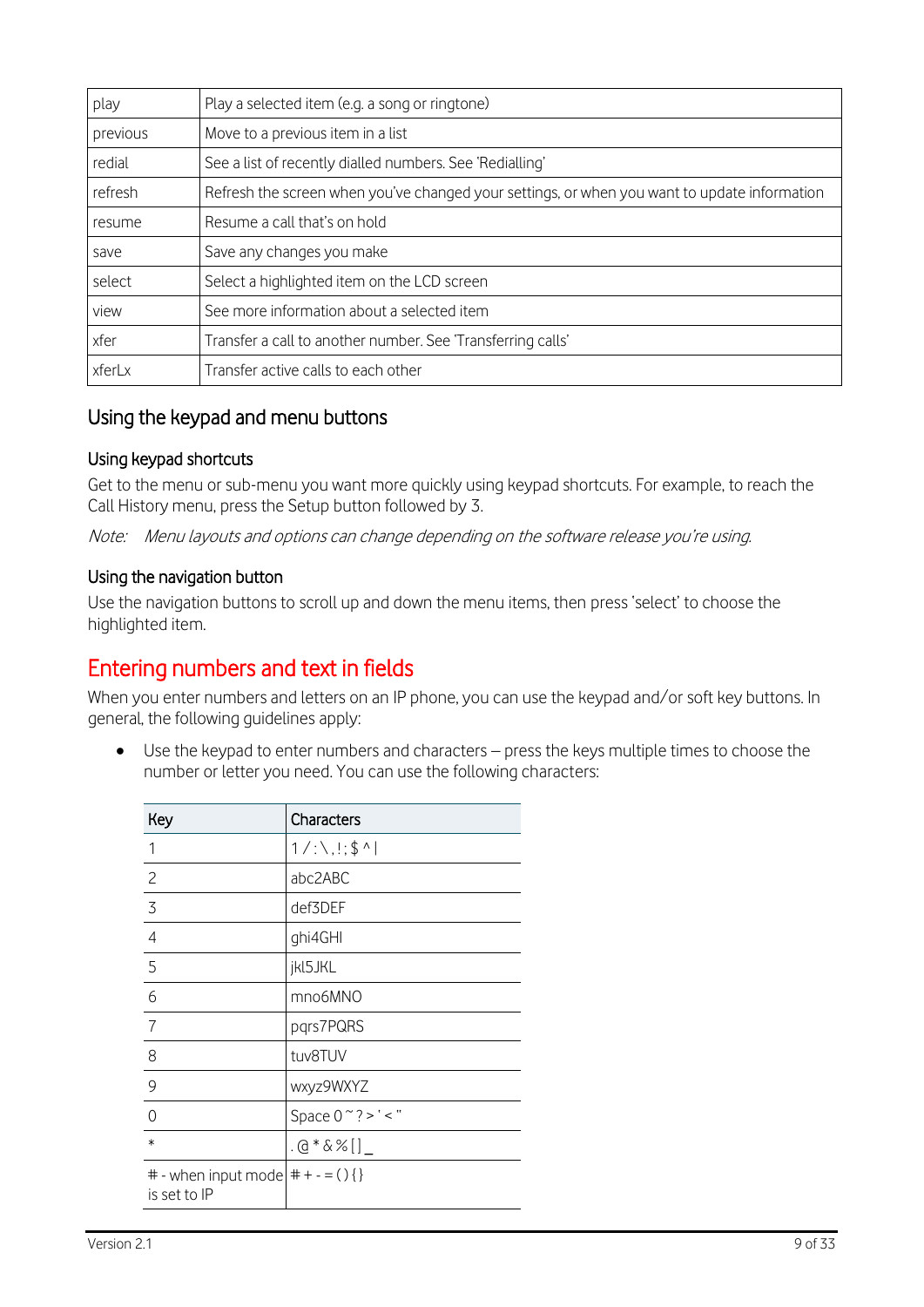### <span id="page-9-0"></span>Deleting characters

Use the delChr soft key button to delete the last character entered, or the clear soft key button to remove the whole entry.

# <span id="page-9-1"></span>Using phone hardware and accessories

#### <span id="page-9-2"></span>Using the speakerphone

With SPA IP Phones you can use a speakerphone during calls – just press the Speaker button when the handset's on or off the hook to start.

#### <span id="page-9-3"></span>Using wired and wireless headsets

The SPA IP phones support headsets from different manufacturers. For the latest supported models, please call 191 from your Vodafone One Net phone to speak to customer services.

#### Connecting the headset

Each headset may vary – please read the following instructions, or see the manufacturer's user guide for more details.

 For wired headsets, connect the 2.5mm connector from the headset into the headset port on the right side of the IP phone as shown:



#### Using a headset with an IP phone

- Note: Steps to use your headset with the SPA IP Phone may vary. Consult the user documentation for your headset for more information.
	- To use a wired headset, press the Headset button on your phone and dial the number to place a call. Press the Headset button again to answer an incoming call
	- To use a headset (such as Jabra or Plantronics), you might need to take the receiver off the hook before making a call through the headset

For more information, see the manufacturer's user guide.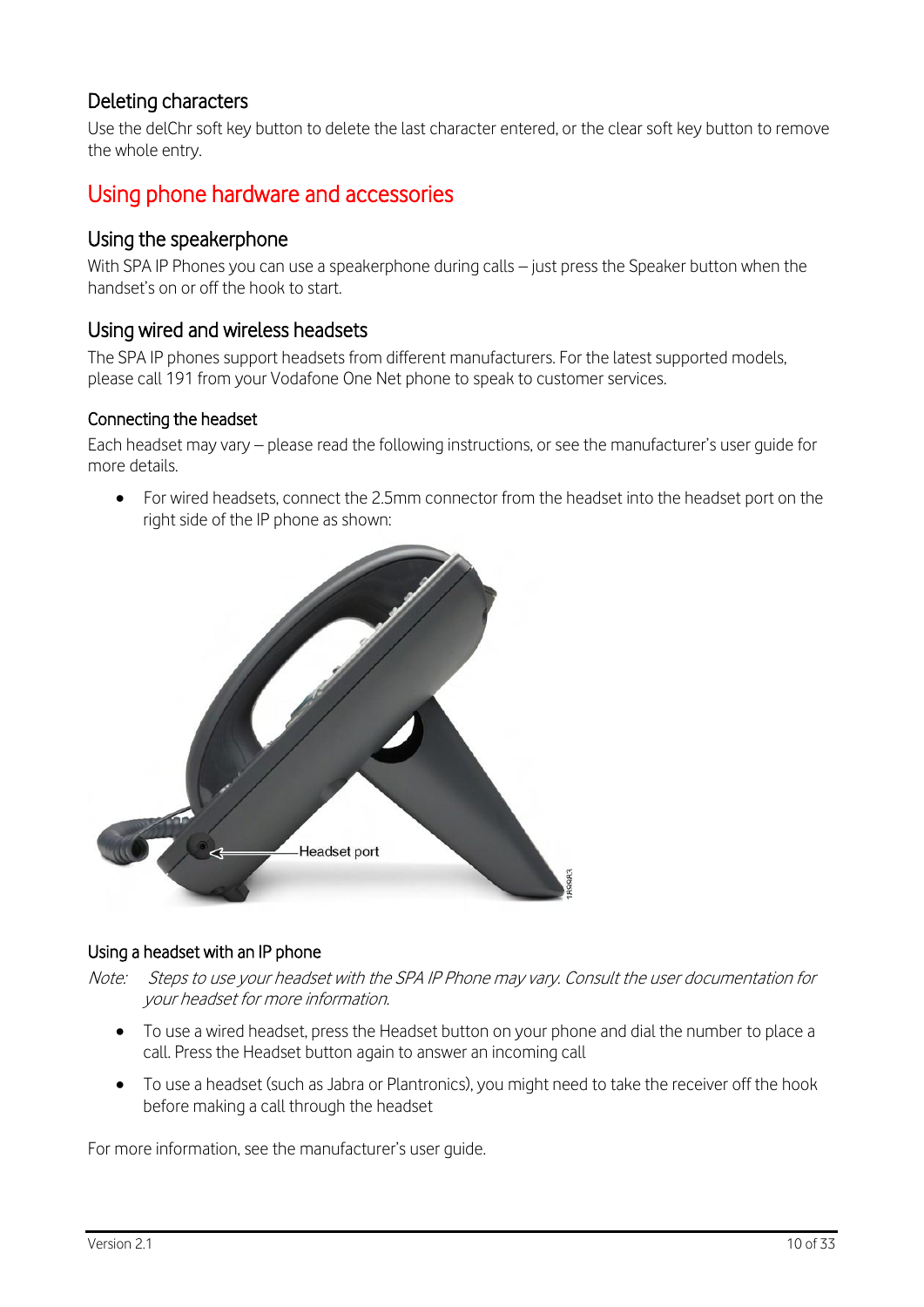## <span id="page-10-0"></span>Switching between the handset, headset and speakerphone during a call

You can choose to use your handset, headset or speakerphone during a call, but only one can be used during each call. You can keep the handset on the hook when you use the speakerphone or headset.

Here's how to switch between audio options:

Handset to speakerphone – press the Speakerphone button and place the handset back on the hook.

Speakerphone to headset – press the Headset button

Speakerphone to handset – pick up the handset

Headset to speakerphone – press the Speakerphone button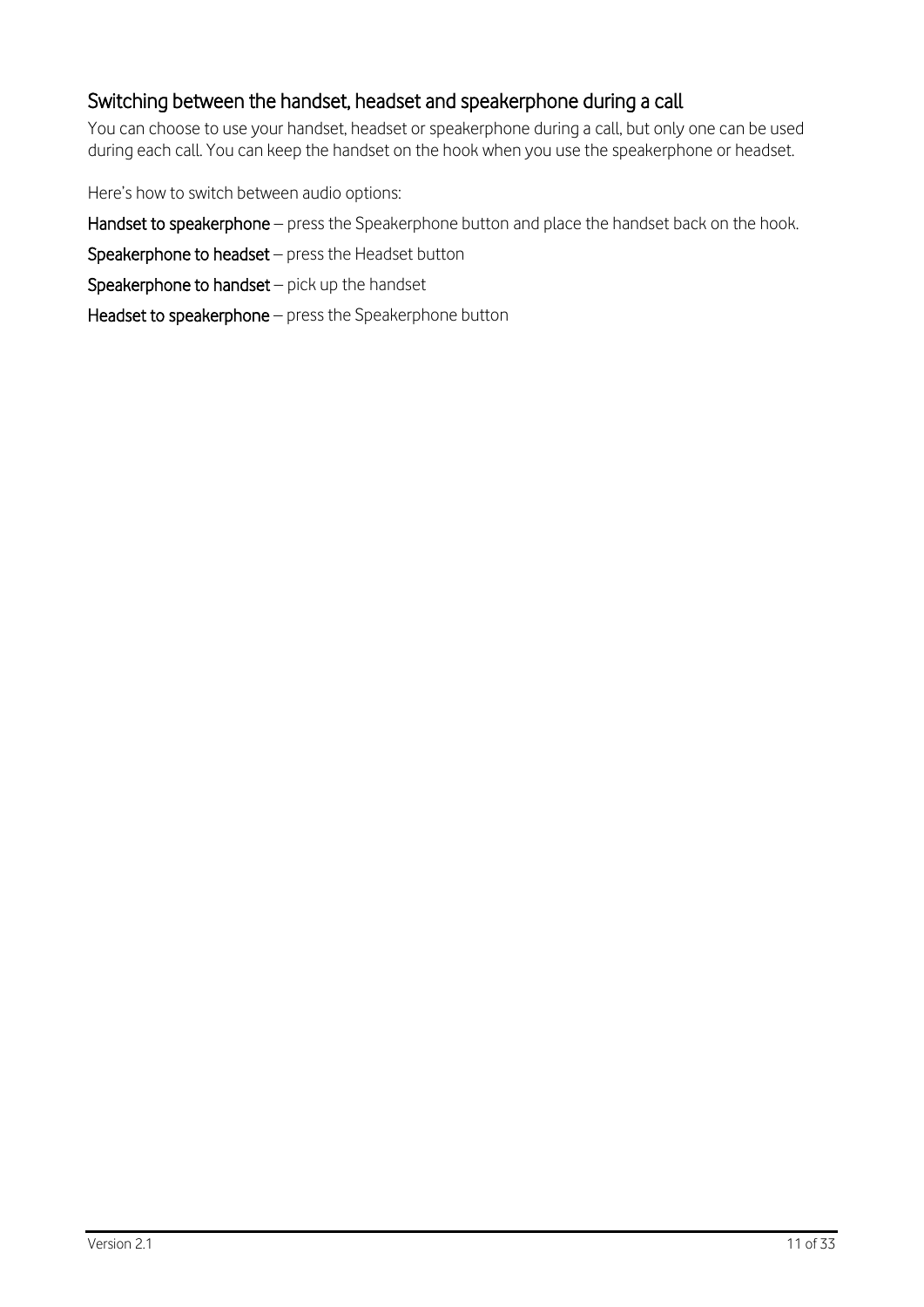# <span id="page-11-0"></span>Chapter 2 – Installing your Cisco SPA 514G IP phone

# <span id="page-11-1"></span>Installing your phone

Your Cisco 514G phone will have been set up by a Vodafone One Net engineer, so it should already be correctly installed and working. However, the information within this section of the guide will help you move a phone to another location or swap it with another device.

# <span id="page-11-2"></span>Before you start

Before you install your phone, check with your Vodafone One Net administrator (if you have one) that the network's ready, read the safety information and make sure you have all the phone parts and user guides available.

Note: The RJ-11 port marked 'AUX' is reserved for connection with the Cisco SPA Attendant Console that works with the Cisco 514G. It can't be used as a telephone line port.

Important: Don't plug a telephone line cord into the port marked 'AUX'

# <span id="page-11-3"></span>Connecting the handset

- 1. Insert the longest end of the coiled phone cord into the back of the phone base in the slot marked with a phone symbol. This port is labelled #5 on the Cisco 514G IP phone connections image.
- 2. Insert the short end of the phone cord into the jack at the bottom of the handset (not shown).

## <span id="page-11-4"></span>IP phone connections

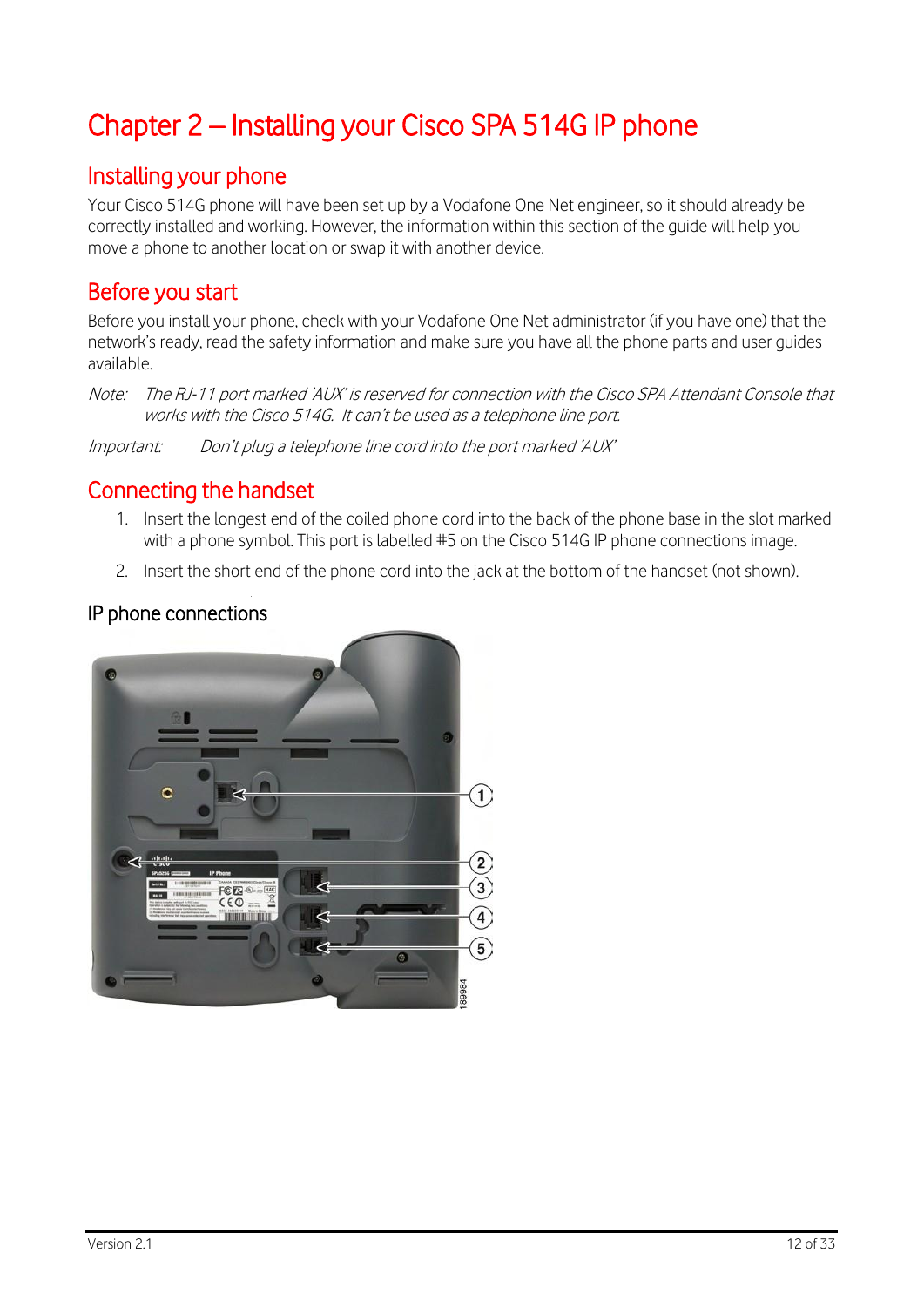| <b>Number</b> | Feature                                                                                                             |
|---------------|---------------------------------------------------------------------------------------------------------------------|
|               | Auxiliary port - only for use with the Cisco SPA attendant console                                                  |
|               | Power port - insert the power adapter plug here                                                                     |
|               | Additional Ethernet port - connect an Ethernet cable to this port to provide network connectivity<br>to a PC.       |
|               | Switch (Ethernet) port - connect the network cable to this port                                                     |
|               | Phone cord port - Insert one end of the phone cord here and the other into the jack at the bottom<br>of the handset |

# <span id="page-12-0"></span>Attaching the desk stand

- Note: If you want to mount the phone to a wall, you don't need to attach the desk stand. If you're also attaching a Cisco SPA attendant console, you should attach the console before attaching the desk stand.
	- 1. Match the tabs on the desk stand with the slots on the back of the phone.
	- 2. Slide the bottom tabs into the slots.
	- 3. Lightly press down on the top of the desk stand it should easily slide into the top slots (don't force it).

# <span id="page-12-1"></span>Mounting the phone to the wall

To mount your IP phone to a wall, you'll need the MB100 wall mount bracket kit (you'll need to buy this separately).

#### <span id="page-12-2"></span>MB100 wall mount kit



1. Align the bracket with the holes in the phone's base.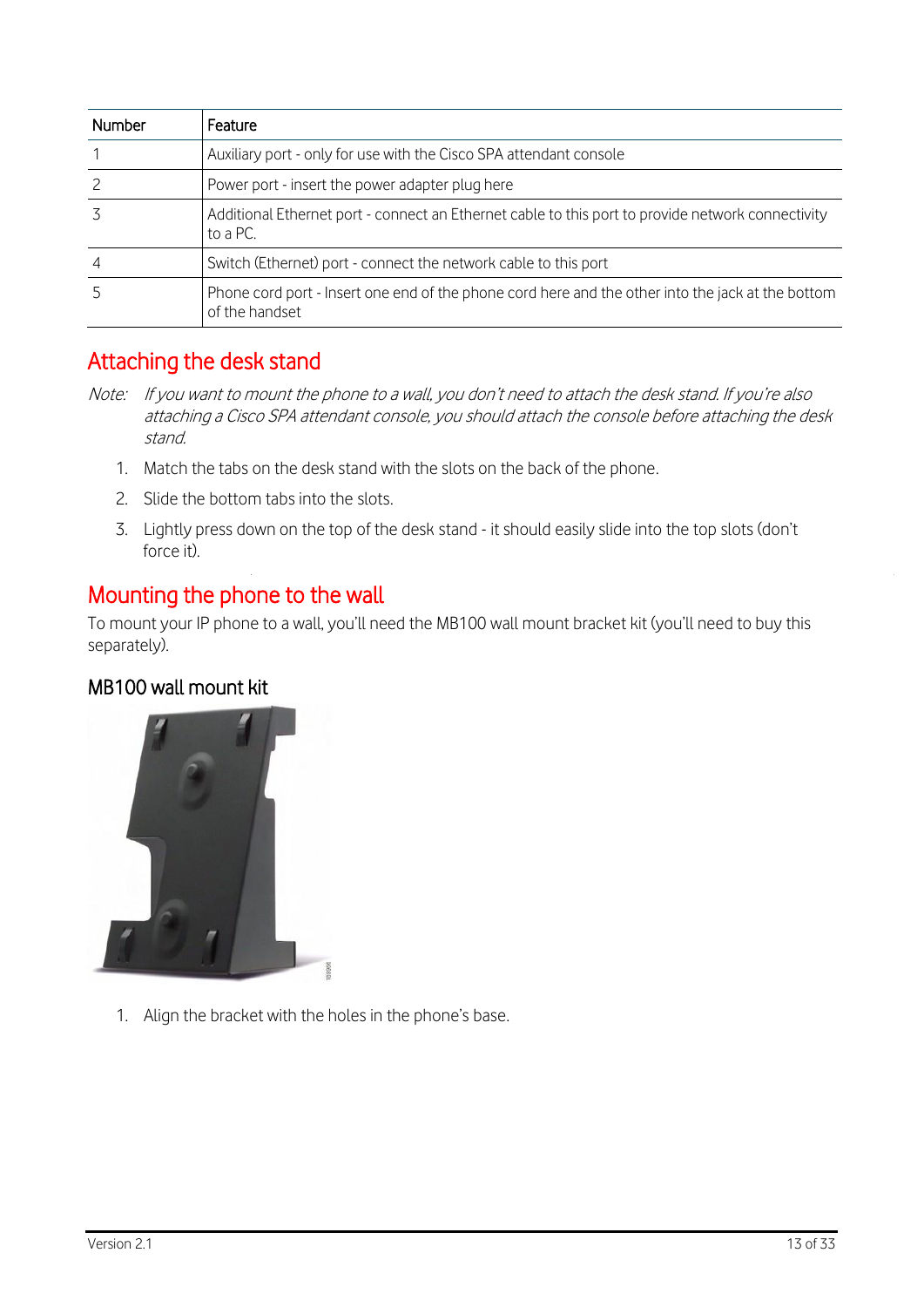

- 2. Move the bracket so the phone's Ethernet and handset ports are still accessible when it's connected.
- 3. Push the bracket onto the phone's base and slide it upwards to lock it in place.



4. Plug in the Ethernet and power cables.

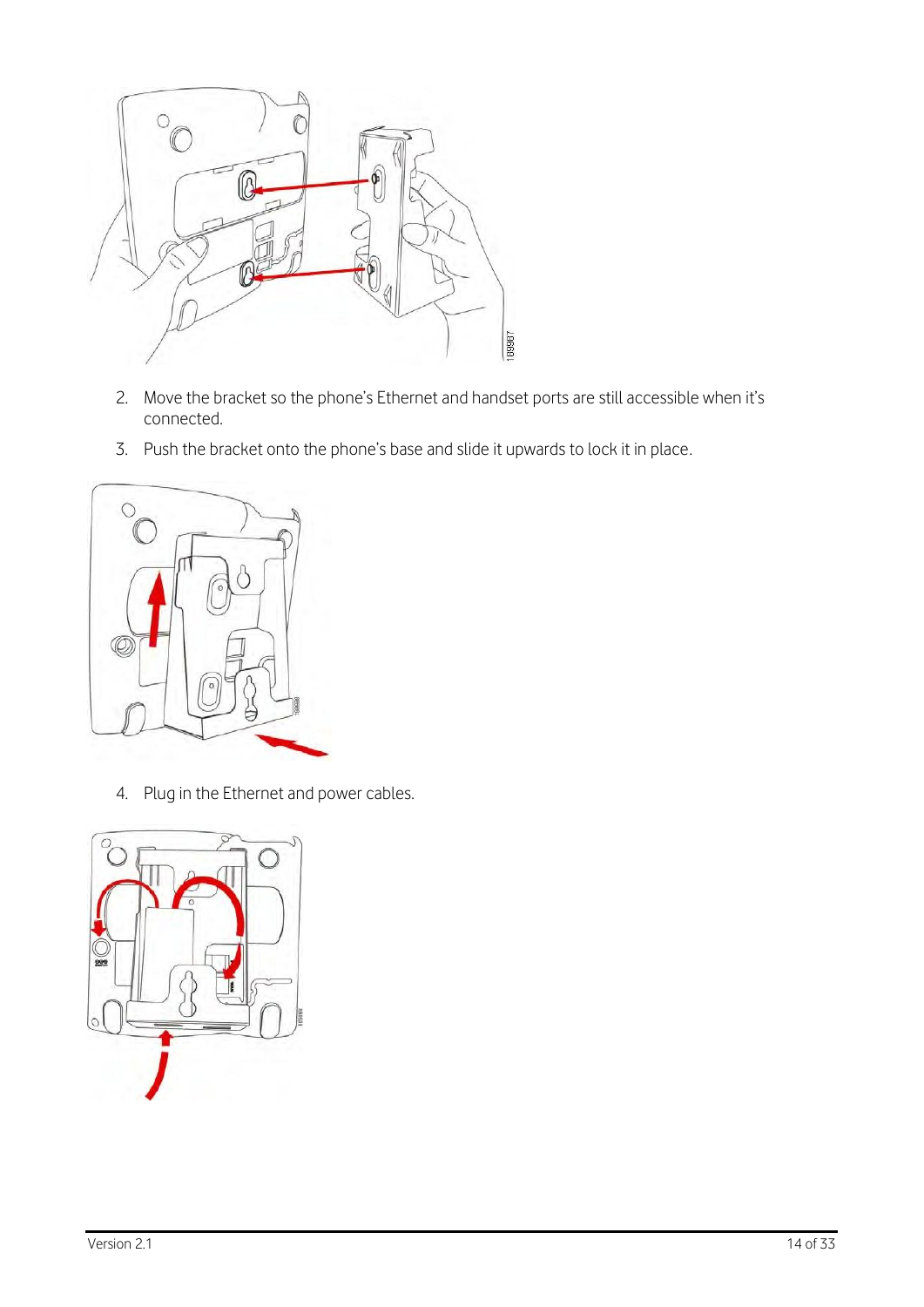5. Mount the phone on the wall using screws

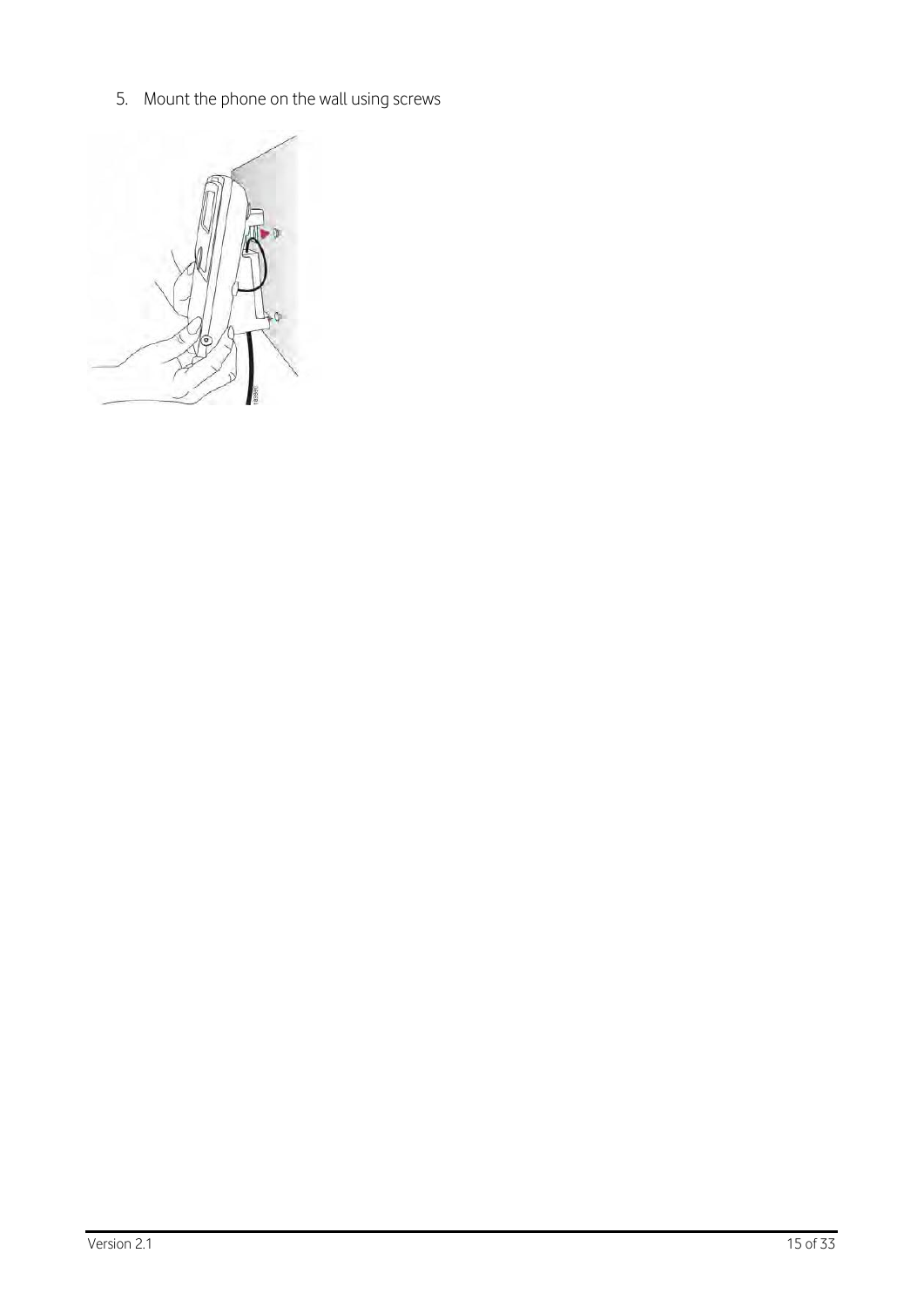# <span id="page-15-0"></span>Chapter 3 – Using basic phone functions

This chapter will show you how to use the basic functions of your Cisco SPA 514G IP phone, and includes the following sections:

- Making and answering calls
- Adjusting the call volume and muting
- Putting a call on hold
- Resuming a call
- Ending a call
- Transferring calls
- Redialling
- Viewing and returning missed calls
- Turning the missed calls shortcut on and off
- Call forwarding
- Setting Do not disturb
- Using Call pickup
- Making an Ad-hoc conference call
- Using the phone directories
- Using the call history lists
- Accessing voicemail

# <span id="page-15-1"></span>Making and answering calls

- Note: You might need to include a pre-fix number when you dial an external number ask your Vodafone One Net administrator for more details.
- Note: Your IP phone will be configured with two lines that represent the same outgoing number, indicated by the first two green line keys. Each line can hold up to two calls, but only one call may be connected across both lines at any one time; the other calls will be kept on hold. You can use the up and down arrow keys to scroll through all calls on the two lines.

To make a call when you are not on a call or holding a call, you can:

- Pick up the receiver
- Press the Speaker button
- Press the Headset button
- Press one of the green line keys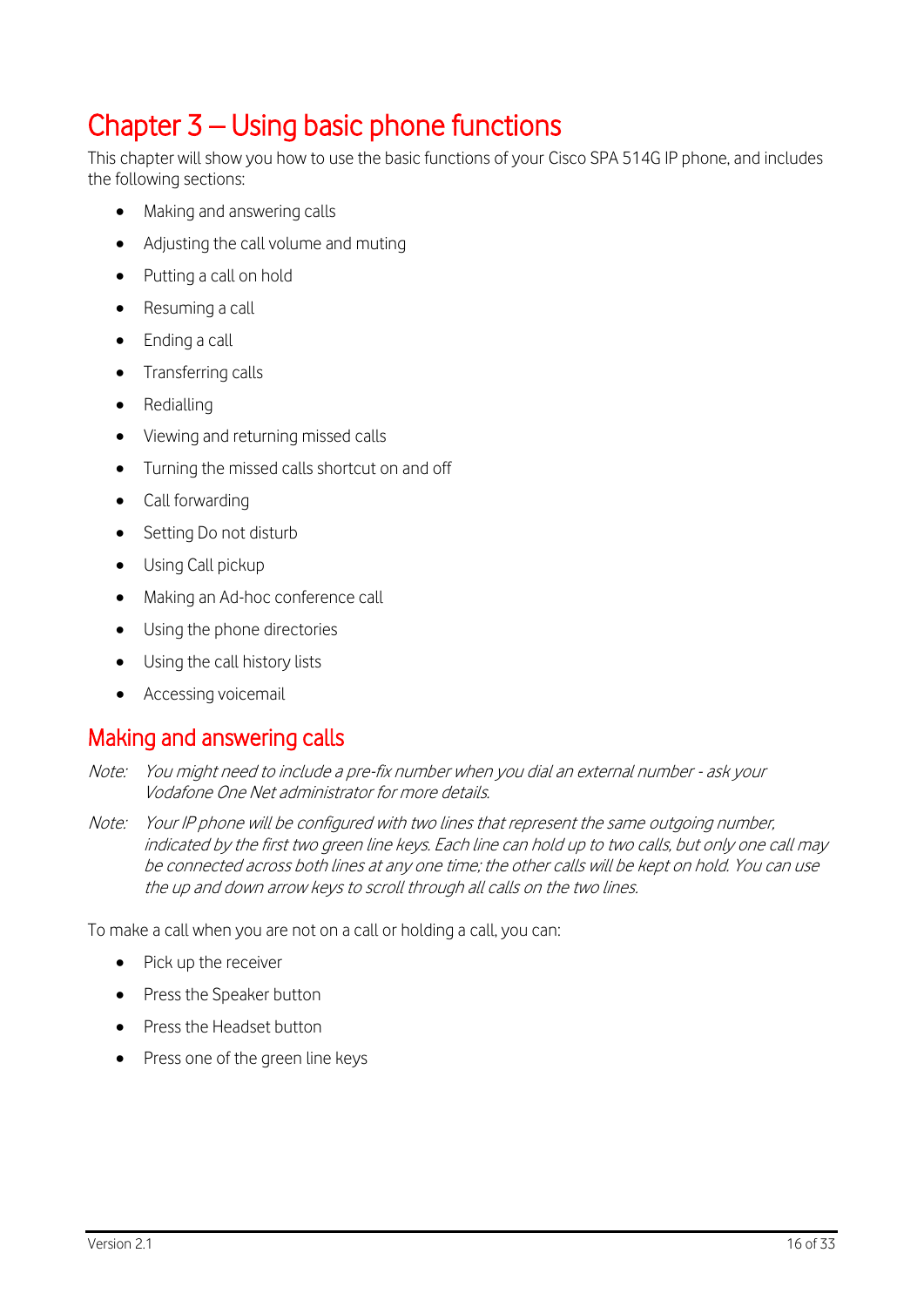To make a new call when you have one or more calls on hold, you can:

- Press the 'newCall' soft key. If only one call is on hold for the current line this will place the new call on the same line, otherwise the other line will be used (provided there are less than two calls already held on it).
- Press an empty green line key to place the call on another line.

To answer a call you can:

- Press the flashing red (fast) line key
- Press the 'answer' soft key

If you're on a call and another call comes in, you can choose one of the following options:

- Press the 'answer' soft key (or the 'ignore' soft key if you want to ignore the incoming call)
- Press the flashing red (fast) line key

If you answer an incoming call when one is already in progress, the call in progress will be put on hold and the incoming call will come through to you. Regardless of which line the new call comes in on, the line key for the call placed on hold will slowly flash red.

To return to the first call, press the flashing red line key or choose the call on your phone's screen using the up and down arrow keys, then press the 'resume' soft key.

# <span id="page-16-0"></span>Adjusting call volume and muting

#### <span id="page-16-1"></span>Adjusting the call volume

To adjust the volume while you're on a call, use the  $+$  and  $-$  keys.

If you press the Volume buttons when you're not on a call, it'll change how loud the phone rings when a call comes through.

## <span id="page-16-2"></span>Using mute

To mute the phone microphone, speaker or headset microphone, press the Mute button on the phone the light will turn red when it's muted. Press the Mute button again to turn them back on.

# <span id="page-16-3"></span>Putting a call on hold

To put a call on hold, press the Hold button or the 'hold' soft key – the line key will slowly flash red.

# <span id="page-16-4"></span>Resuming a call

To resume a call once you've put it on hold, press the flashing red line key or choose the call on your phone's screen using the up and down arrow keys, then press the 'resume' soft key to be connected again. For multiple calls, all calls will be put on hold except the active call.

# <span id="page-16-5"></span>Ending a call

- $\bullet$  Handset hang up
- Speakerphone press the Speaker button
- Headset either press the Headset button (wired) or put the receiver on the hook (wireless)
- Press the 'endCall' soft key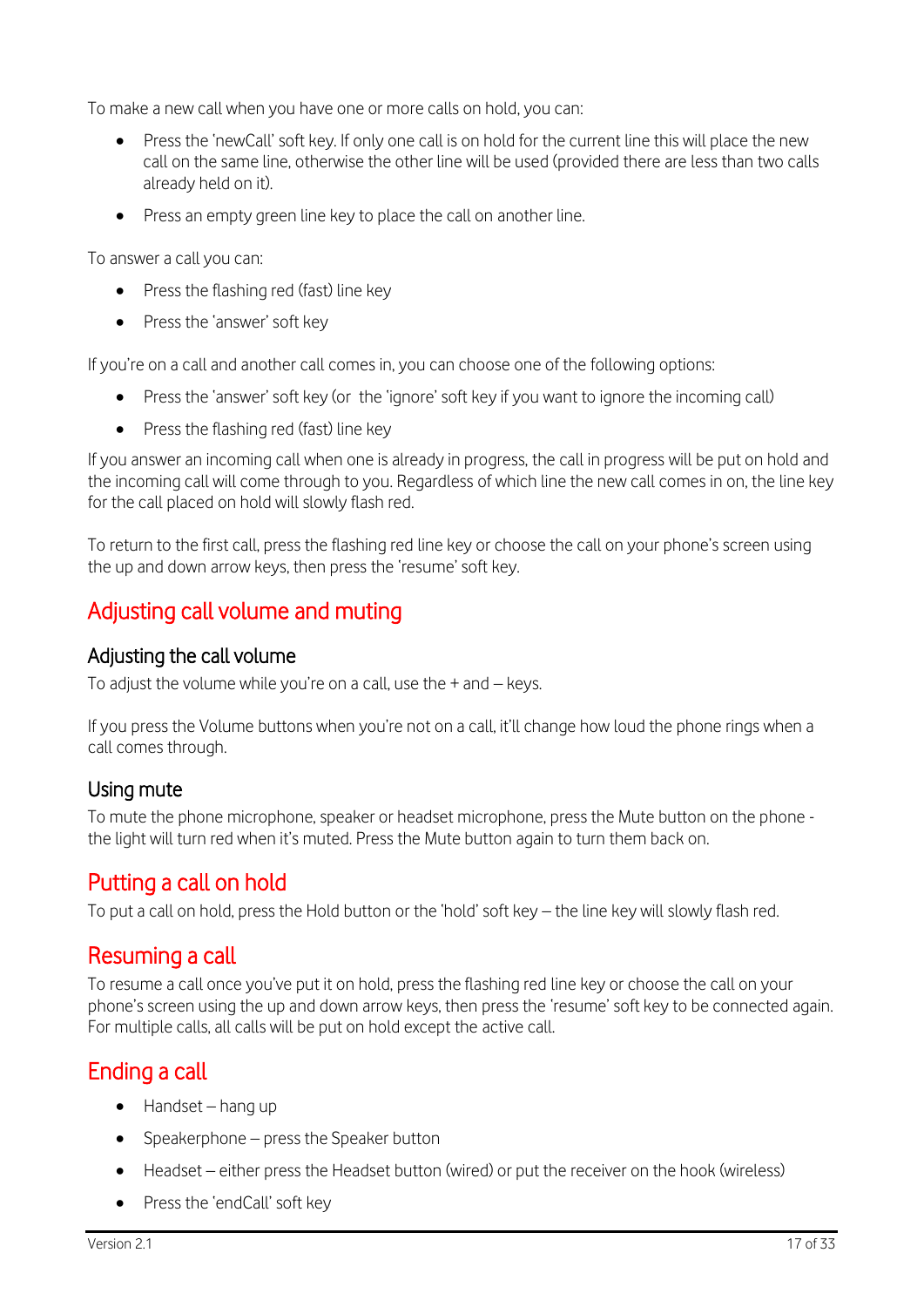# <span id="page-17-0"></span>Transferring calls

You can make two types of call transfers:

Assisted – Dial the person you're transferring to – and speak to them before transferring the call

Unassisted (blind) – Transfer the call without speaking to the person you're transferring it to

#### <span id="page-17-1"></span>Making an assisted call transfer

- 1. During a call press 'xfer.' and then either:
- 2. Enter the number you want to transfer the call to, or:
	- a. Press 'dir' and choose a number from your personal or One Net directory.
	- b. Press 'dial' the call will be put on hold and a new line will be opened to dial the number.
- 3. Do one of the following:
	- c. To transfer the call without waiting for the other person to answer, press 'xfer' and hang up when it starts to ring. If you hang up before it rings, the transfer will fail. If you dial the wrong number, press the 'newCall' button and dial again.
	- d. To transfer after speaking to the person you're transferring to, press 'xfer' at any time during the conversation.

To transfer a call to another party who is already on hold, press "xferLx". If you have more than one call on hold, you will be presented with a list on screen to select which call to transfer to.

#### <span id="page-17-2"></span>Making an unassisted (blind) transfer

- 1. Press 'bxfer' during a call.
- 2. Enter the number of the person you want to transfer the call to and press 'dial' the call will then be transferred.

## <span id="page-17-3"></span>Redialling

To redial a number:

- 1. Press 'redial' and choose the number you want to call
- 2. (Optional) Press 'edit' to change the details of a particular number (e.g. to add an area code)
- 3. Lift the handset or press 'dial' to choose a number you want to dial automatically

## <span id="page-17-4"></span>Viewing and returning missed calls

When you miss a call, a notification will be displayed on your IP phone's LCD screen. You can also turn off this feature - see 'Turning the missed calls shortcut on and off'.

#### <span id="page-17-5"></span>Returning a missed call

- When the LCD screen shows a missed call, press the 'lcr' button to call back
- When the LCD screen doesn't show a missed call, you can return a call from the missed call list (see 'Viewing a list of missed calls'). Choose the call you want to return and press 'dial'.
- Note: If the missed call came from an international or external number, you might have to edit the number before returning it (e.g. to add an area code). Press 'edit' and use the soft key buttons and keypad to amend the number.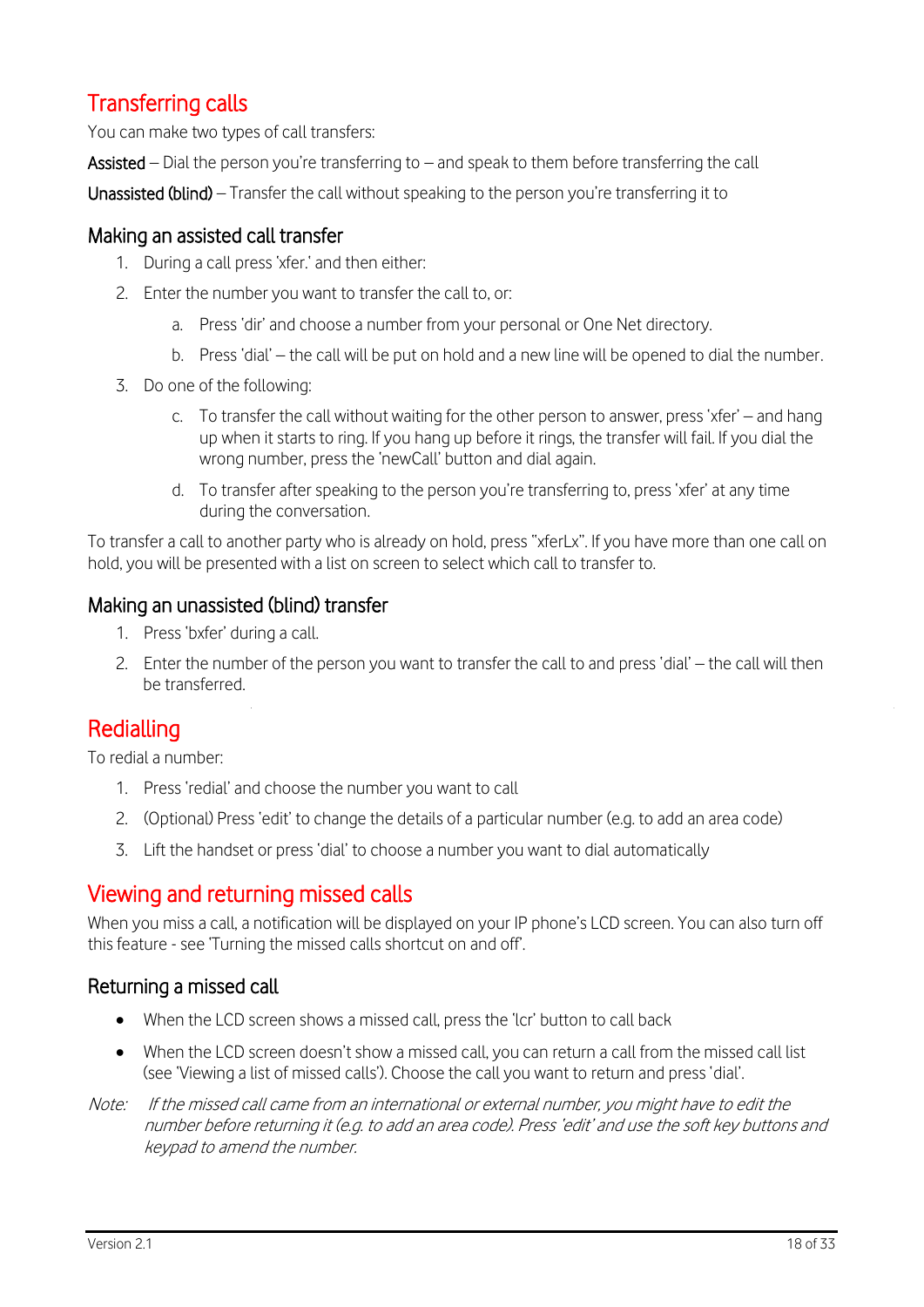### <span id="page-18-0"></span>Viewing a list of missed calls

- When the LCD screen shows a missed call, press the 'miss' soft key to view a list of missed calls
- When the LCD screen doesn't show a missed call:
	- 1. Press the Setup button.
	- 2. Scroll to 'Call History' and press 'select'.
	- 3. Scroll to 'Missed Calls' and press 'select'.

You can then do one of the following:

- Press 'dial' to return the call
- Press 'edit' to edit the number before calling, then press 'dial'
- Press 'delete' to remove the entry from the missed calls list
- Press 'save' to save the number to your personal address book

# <span id="page-18-1"></span>Turning the missed calls shortcut on and off

Choose how missed call notifications appear on your LCD screen - just follow these steps:

- 1. Press the Setup button.
- 2. Scroll to 'Preferences' and press 'select'.
- 3. Scroll to 'Miss Call Shortcut'.
- 4. Press the 'edit' key followed by the 'y/n' key to turn the feature on or off and press the 'ok' soft key followed by 'save'.
- 5. Scroll to 'Miss Call Banner'.
- 6. Press the 'edit' key followed by the 'y/n' key to turn the feature on or off and press the 'ok' soft key followed by 'save'.

# <span id="page-18-2"></span>Call forwarding

You can forward all calls, forward calls when the phone is busy, or forward unanswered calls.

To forward calls:

- 1. Press the Setup button.
- 2. Scroll to 'Call Forward' and press 'select'.

There are different types of Call forwarding – see the following section for more details.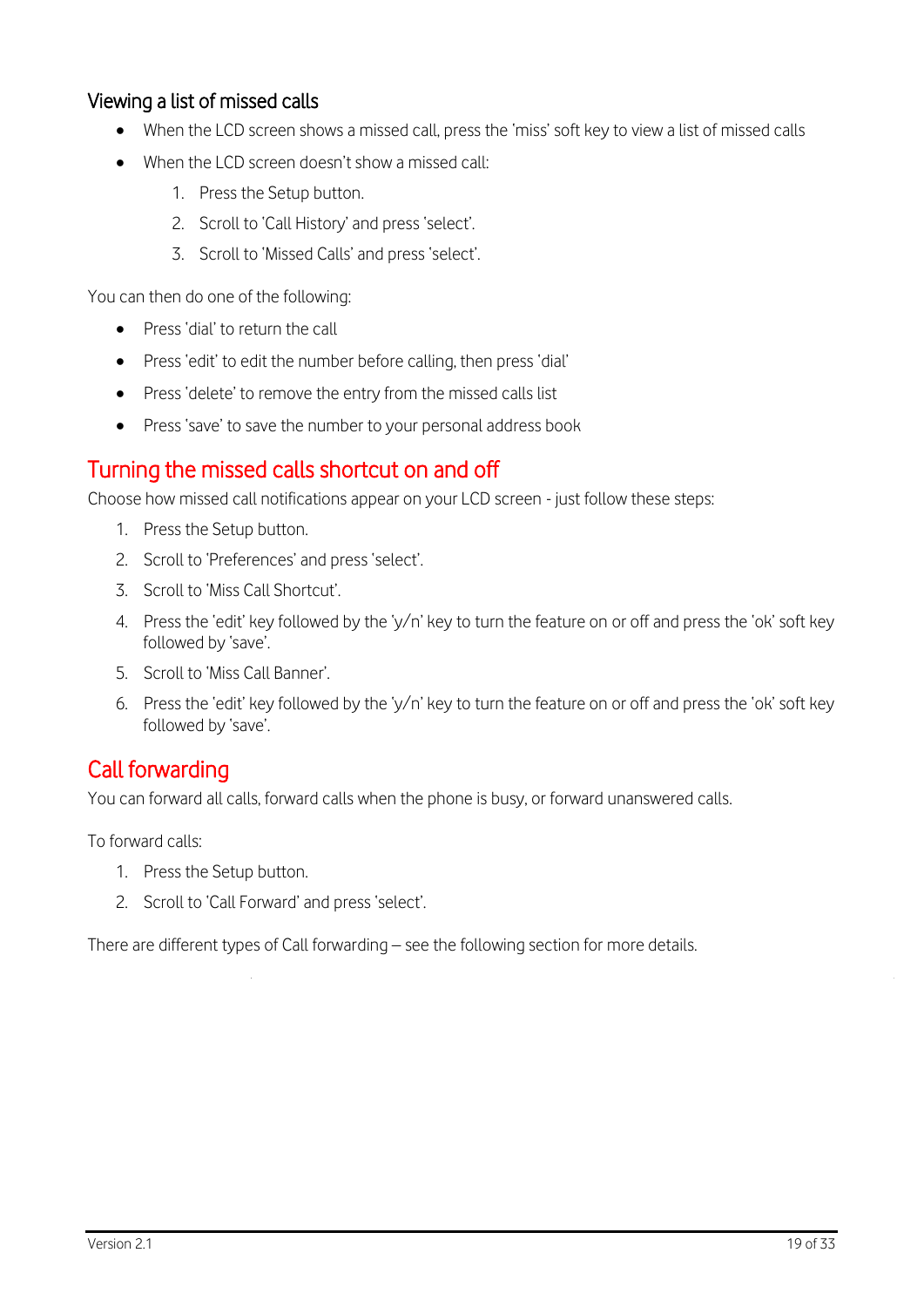### <span id="page-19-0"></span>Forwarding all calls to a single number

- 1. In the 'Call Forward' screen, scroll to 'CFWD All Number' and press 'edit'.
- 2. Enter the number you want to forward all calls to for example, another extension number or an external number – or enter '121' to forward calls to voicemail. If you want to forward calls to an external number, make sure you enter any access or area codes (if applicable).
- Note: If you need to enter a URL, press 'alpha' and then 'IP' before you enter the Call forwarding information.
	- 3. Press 'ok' and then 'save'.

Or.

- 1. Press 'cfwd' on the home screen and enter the number you want to forward calls to and press 'dial'.
- 2. To clear the 'all calls forwarded' setting, press '-cfwd' from the home screen.

#### <span id="page-19-1"></span>Forwarding calls when your phone's busy

- 1. In the 'Call Forward' screen, scroll to 'CFWD Busy Number'.
- 2. Enter the number you want to forward all calls to for example, another extension number or an external number – or enter '121' to forward calls to voicemail. If you want to forward calls to an external number, make sure you enter any access or area codes (if applicable).
- 3. Press 'ok' and then 'save'.

#### <span id="page-19-2"></span>Forwarding calls when you don't answer

- 1. In the 'Call Forward' screen, scroll to 'CFWD No Ans Number'.
- 2. Enter the number you want to forward all calls to for example, another extension number or an external number – or enter '121' to forward calls to voicemail. If you want to forward calls to an external number, make sure you enter any access or area codes (if applicable).
- 3. Press 'ok' and then 'save'.

#### <span id="page-19-3"></span>Delaying Call forwarding when you don't answer

1. This setting is set by the One Net Application server and cannot be configured on the phone.

#### <span id="page-19-4"></span>Ending Call forwarding options

- 1. Under 'Call Forward', scroll to the relevant call forwarding feature you want to change or remove.
- 2. Press 'edit' followed by 'clear'.
- 3. Press 'ok' and then 'save'.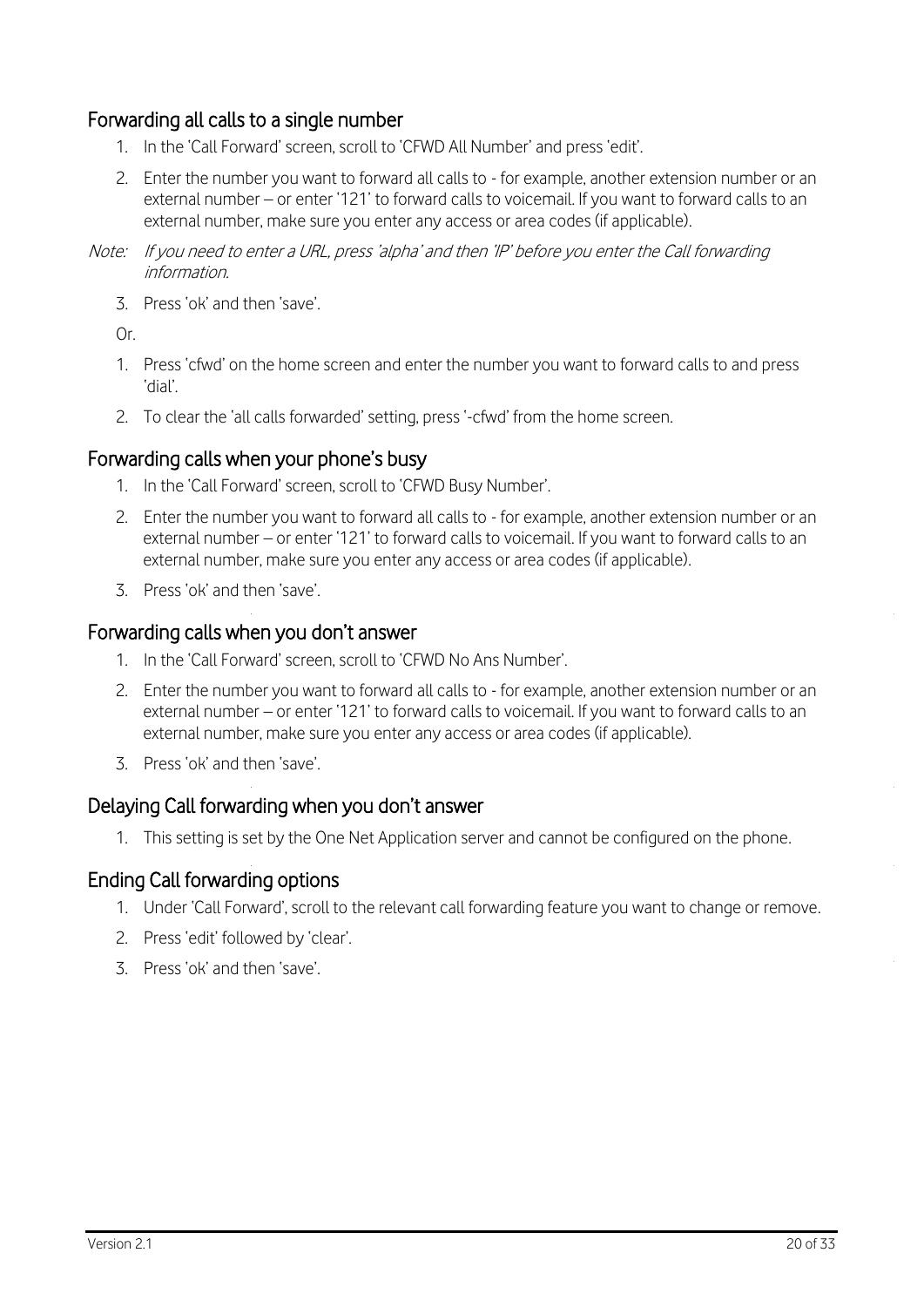# <span id="page-20-0"></span>Setting Do not disturb

Use the Do Not Disturb feature to stop incoming calls coming through to your phone. If voicemail's set up, incoming calls will be sent straight to voicemail. If voicemail isn't set up, callers will hear a busy tone or prerecorded message.

Choose one of the following options:

- Press the 'more' and then the 'dnd' soft key button you'll see a notification on your LCD screen to show it's turned on
- Press the Setup button and choose 'Preferences'

Then:

- 1. Scroll to 'Do Not Disturb'.
- 2. Press the 'edit' key followed by the 'y/n' key to turn Do not disturb to 'Yes'.
- 3. Press 'ok' and then 'save'.

To turn Do not disturb off, choose one of the following options:

- Press 'more' and then the 'dnd' soft key button on your phone
- Press the 'Setup' button and choose 'Preferences'

Then:

- 1. Scroll to 'Do Not Disturb'.
- 2. Press the 'edit' key followed by the 'y/n' key to turn Do not disturb to 'No'.
- 3. Press 'ok' and then 'save'.

# <span id="page-20-1"></span>Using Call pickup

The Call pickup features lets you answer calls made to one phone, on another. There are two scenarios for this:

Personal call pickup: answer a call ringing on one of your phones, from another of your phones (for example, answer a call to your landline phone on your mobile, when you're out of the office). This feature is activated by dialling a Feature Access Code (FAC) on the mobile or landline phone. To pick up a call which is ringing on another device in your personal group, the FAC code is #154<sup>\*</sup>.

Group call pickup: this lets you answer a call to another user's phone within your Call pickup group (for example, when they're in a meeting), from your phone.

<span id="page-20-2"></span>Group call pickup functions in two ways:

Any call pickup: Enter the corresponding Feature Access code to pick up the longest ringing call in your Call pickup group.

Specific call pickup: Enter the same Feature Access Code followed by the ringing extension number of the phone that's ringing, so you can pick it up.

Note: A speed-dial for Group call pickup will be assigned to the bottom line key 'GrPickup' when your phone is installed. This can be changed if not required, see 'Creating and using speed dials'. A soft key for Group pickup 'grpu' can be found on the second screen if the speed-dial is assigned to another number.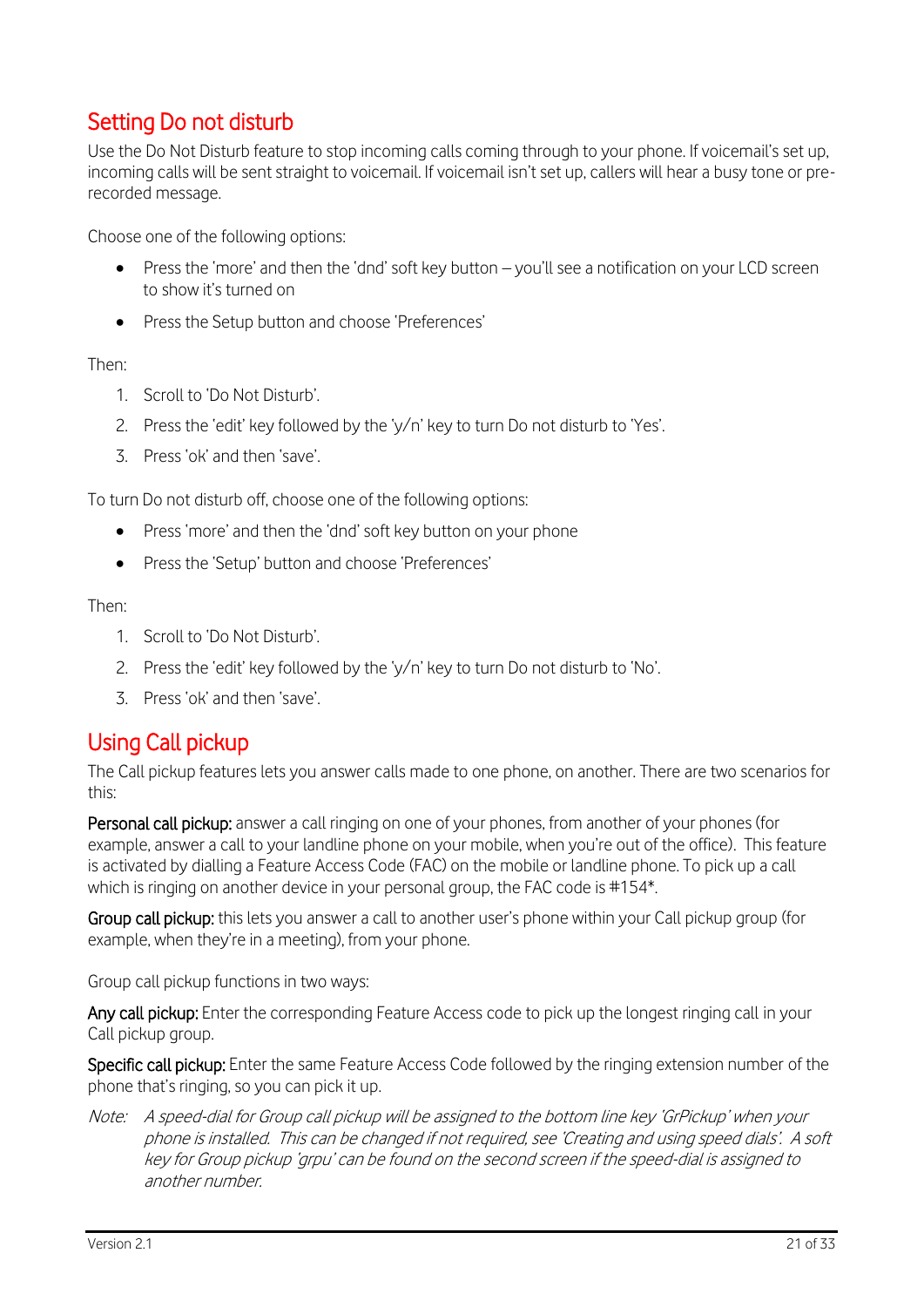# <span id="page-21-0"></span>Making an Ad-hoc conference call

Follow these steps to start an Ad-hoc conference call:

- 1. Press the 'conf' button during a call the first call will be placed on hold and a second call will be opened (you'll hear a dial tone) on the same line
- 2. Dial the second person's number
- 3. Press the 'conf' button again all parties will be added to the conference call. When you hang up, the other two parties will be disconnected.

To bring two active calls into one conference call:

- 1. Press 'confLx' during one of the active calls. If you have two active calls, they'll be conferenced automatically. If you have more than two active lines, you'll need to scroll to choose the call you want to bring into the conference.
- 2. Press 'select'

# <span id="page-21-1"></span>Using the phone directories

On the Cisco 514G IP phone, you can store a list of your frequent contacts stored on your phone and access company directory for numbers contained within the One Net directory (when available).

In general, you'll have the following directories:

Personal directory – This is where you can store and view personal numbers.

<span id="page-21-2"></span>One Net directory (when available) – This is where you'll find a list of all your company's numbers

#### Using your personal directory

To access the phone directory, press the 'dir' button or the Setup button and choose 'Directory'. You'll find the following options in the personal directory:

- 'New Personal Dir Entry' or 'add' if you want to add a new contact
- 'Search Personal Directory' or 'search' find the number of the person you want to contact
- 'One Net Directory' access the One Net directory, see 'Using the Vodafone One Net directory'
- 'delete' if you want to remove a highlighted contact
- 'copy' if you want to copy a highlighted contact
- 'paste' once you've copied a contact
- 'edit' you can edit a highlighted contact's number
- 'dial' choose this when you want to dial a highlighted contact

Use the down arrow key to scroll through entries in the personal directory. Press 'edit' to edit a contact.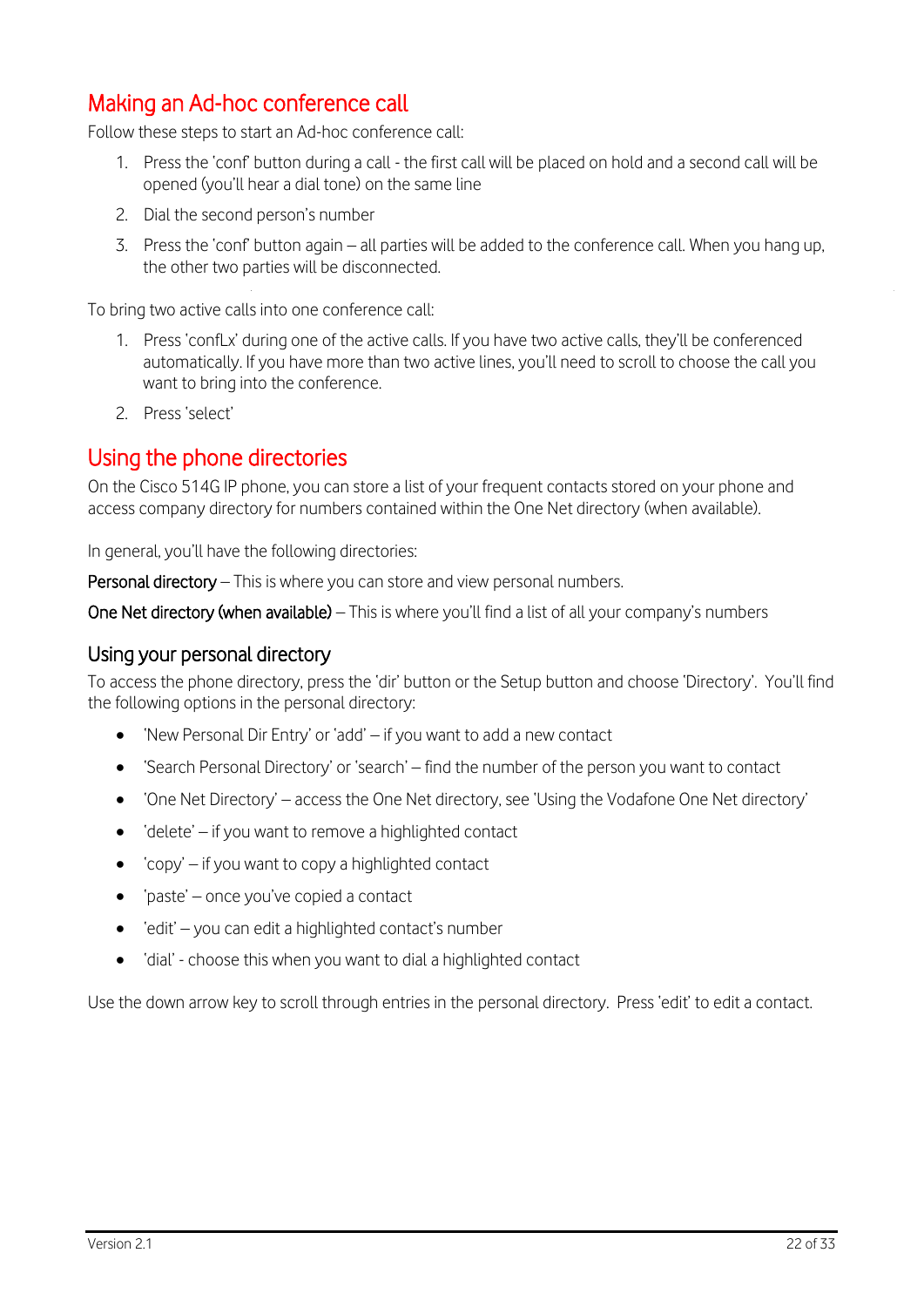#### Adding a new contact

- 1. In the 'Directory' screen, press 'New Personal Dir Entry' or 'add'.
- 2. Enter the name of the person you want to add using the keypad then use the down arrow key to navigate to the next fields.
- Note: To enter numbers and letters, press 'alpha'. To enter numbers only, press 'num'. To clear all characters from an entry, press 'clear'.
	- 3. Enter the number you want to add, including any prefixes you need to call an external number and any area codes (if necessary).
- Note: To enter numbers and letters, press 'alpha'. To enter numbers only, press 'num'. To enter an IP address, press 'IP'. To clear all characters from an entry, press 'clear'.
	- 4. (Optional) To change the ringtone for a caller:
		- a. Press the 'option' key you'll be taken to the 'Ring Picker' screen.
		- b. Scroll through the available ringtones.
		- c. Press 'play' to hear the ringtone or 'select' to assign it to the person whose number you're adding to the directory.
	- 5. Press 'save'.

#### Copying a contact

You can copy a contact to create a new contact, changing information as necessary on the second contact. To copy a contact:

- 1. In the 'Directory' screen, scroll to find a contact and highlight it.
- 2. Press 'copy'.
- 3. Press 'paste'.
- 4. Edit any necessary details and press 'save'.

#### Searching for a contact

- 1. In the 'Directory' screen, press 'Search Personal Directory' or 'search'.
- 2. Enter the person's name and press 'ok'– a list of names and numbers will appear. Scroll to highlight the entry you want.
- 3. Press 'dial' to call the contact or 'copy' to copy the contact.

#### Deleting a contact

- 1. In the 'Directory' screen, highlight the contact you want to delete.
- 2. Press 'delete'.
- 3. Press 'ok' to delete the contact.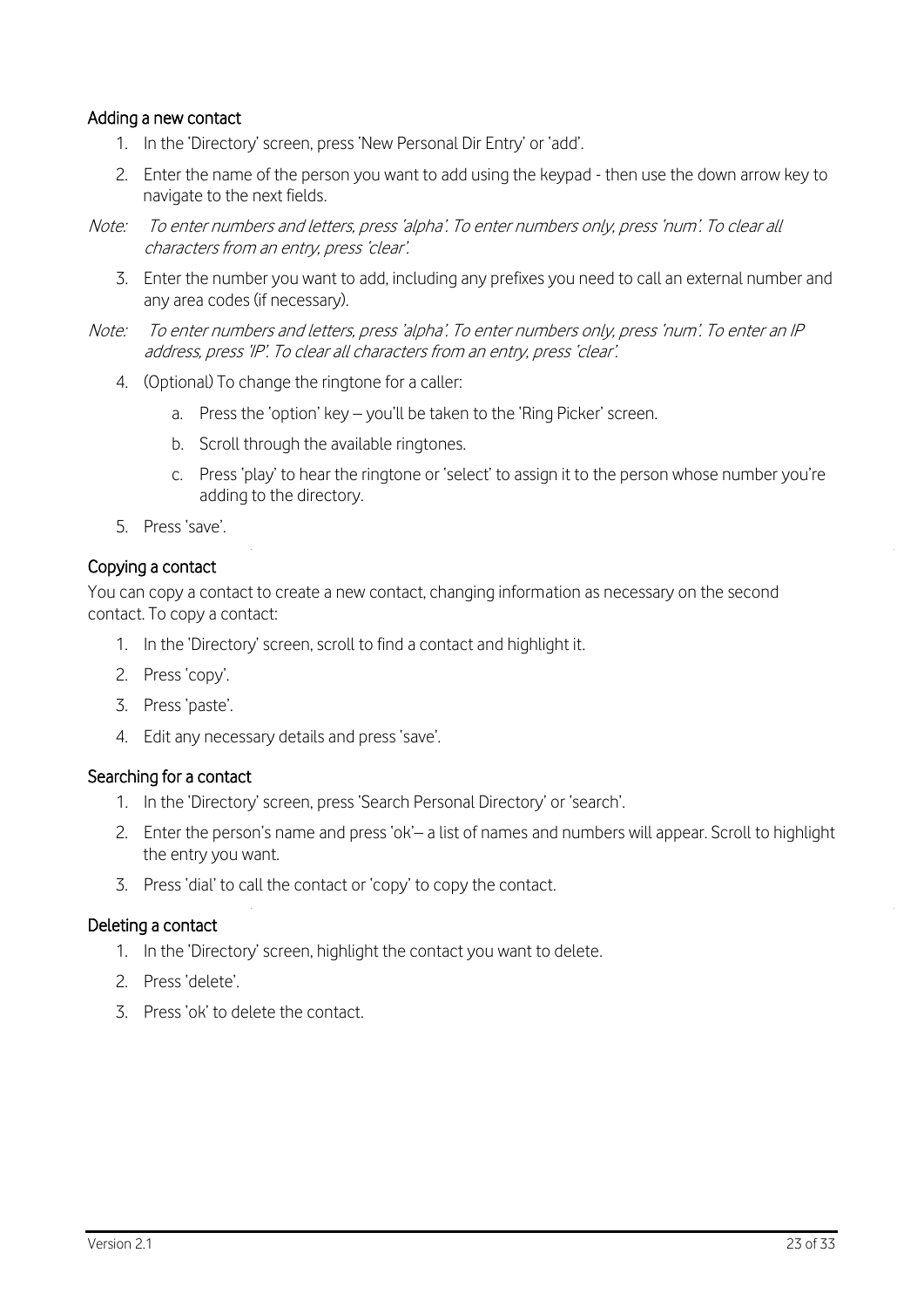#### Editing a contact

- 1. In the 'Directory' screen, highlight the contact you want to edit.
- 2. Press 'edit'.
- 3. Press 'save' when you've finished.

#### <span id="page-23-0"></span>Using the Vodafone One Net directory (when available)

To use the Vodafone One Net directory:

- 1. Press the 'dir' button or the Setup button and choose 'Directory', then scroll to 'One Net Directory'.
- 2. Press the 'select' key on the phone to enter the Vodafone One Net directory menu.
- 3. Enter the search keywords in the text box using the numeric or alphanumeric keys on the phone.
- 4. Enter the search criteria and press 'submit' to start the search the results will be displayed on the screen.
- 5. To choose a contact, scroll up and down using the navigation keys on your phone or use the numeric keys on the phone.
- Note: When more than 10 entries match the search criteria, the user can press the 'next' button on the phone to view more entries.
	- 6. Highlight a contact to view their details.
	- 7. To call a contact:
		- a. Press 'dial' to place the call
		- b. (Optional) Press 'editDial' to edit the number before calling, then press 'dial'.

# <span id="page-23-1"></span>Using the call history lists

#### <span id="page-23-2"></span>Viewing call history lists

- 1. Press the Setup button.
- 2. Scroll to 'Call History' and choose 'select.
- 3. Choose the call history list you want to view:
	- a. 'Redial List' shows the calls made from the phone.
	- b. 'Answered Calls' shows the caller ID of the last 60 answered calls.
	- c. 'Missed calls' shows the last 60 missed calls.
- 1. Press 'select' to see the list in full.

<span id="page-23-3"></span>You can also view the call history lists from your PC - see 'Viewing call history lists'.

#### Calling from the call history lists

To dial a number from one of the call history lists:

- 1. Choose the call.
- 2. Press 'dial'.
- Note: If the call came from an international or external number, you might have to edit the number before dialling it (e.g. to add an area code). Press the 'edit' button to edit the call and use the soft key buttons and keypad to amend the number.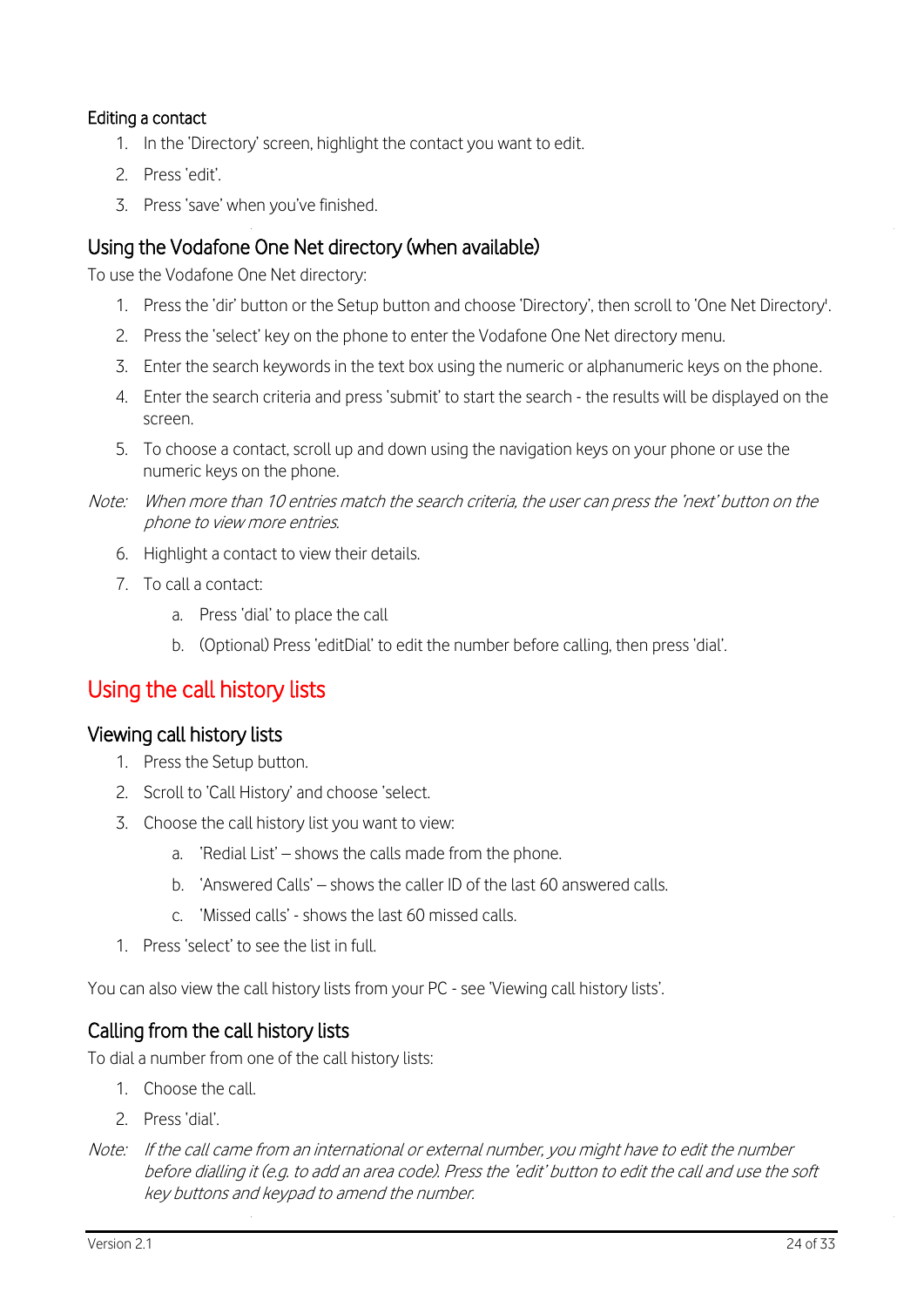# <span id="page-24-0"></span>Deleting an entry from the call history lists

- 1. Choose the call in the call history list.
- 2. Press 'delete'.
- 3. Press 'ok'.

## <span id="page-24-1"></span>Saving a call history list number to your personal directory

- 1. Choose the call in the call history list.
- 2. Press 'save' the address book entry screen will appear.
- 3. Edit the information (if necessary) and press 'save' again the entry will then be added to your personal directory.

# <span id="page-24-2"></span>Accessing voicemail

To access your voicemail, press the Messages button on your phone.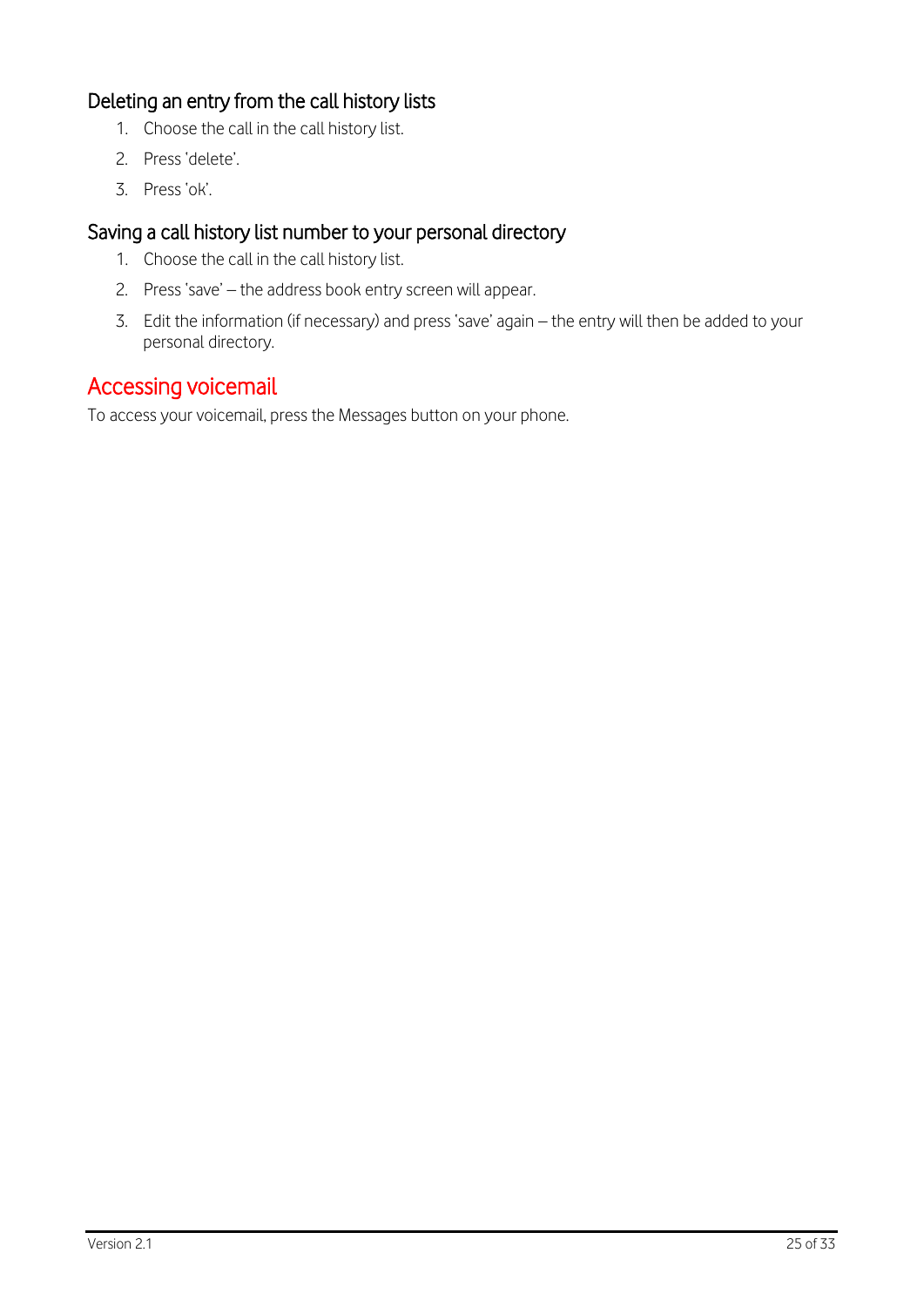# <span id="page-25-0"></span>Chapter 4 – Using advanced phone features

This chapter shows you how to set up and use advanced features on your Cisco SPA 514G IP phone, and contains the following sections:

- Setting up privacy and security features
- Creating and using speed dials
- Customising your LCD screen
- Using ringtones
- Changing the date and time
- Restarting your phone
- Viewing phone, network and call information
- Using FAC codes

# <span id="page-25-1"></span>Setting up privacy and security features

#### <span id="page-25-2"></span>Blocking anonymous calls

You can choose to block calls from unknown numbers coming through to your phone. Anyone who calls you from an unknown number will hear a busy signal or pre-recorded message.

To block anonymous calls:

- 1. Press the Setup button.
- 2. Scroll to 'Preferences' and press 'select'.
- 3. Scroll to 'Block Anonymous Call'.
- 4. Press the 'edit' key followed by the 'y/n' key to turn block anonymous calls to 'Yes'.
- 5. Press 'ok' and then 'save'.

#### <span id="page-25-3"></span>Locking your phone

#### Locking sensitive phone features using the logout feature

You can lock access to the sensitive features of your phone such as the directory and call lists when you are not close to your phone. If this feature is setup, a padlock icon will appear in the top right corner of the screen to indicate whether your phone is locked or unlocked.

To change the password for unlocking your phone and switch this feature on:

- 1. Press the Setup button.
- 2. Scroll to 'Set Password' and press 'select'.
- 3. Enter the current password (if the device is already locked) and enter the new password using the keypad.
- 4. Press 'save'. The password will be updated and the phone placed in the unlocked state.
- Note: To later remove the phone lock feature after it has been set up, simply change the password back to the default value (blank).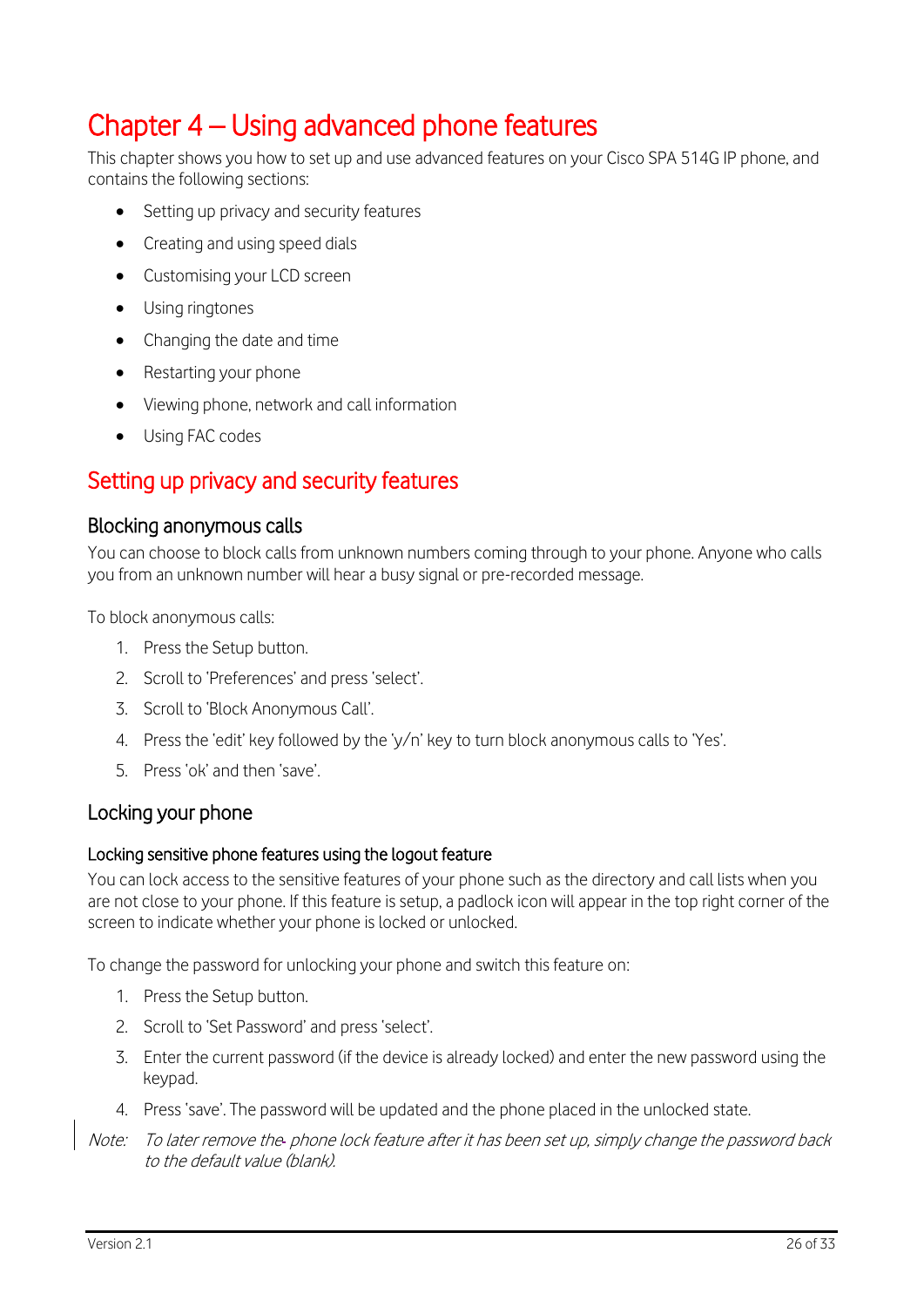To lock your phone:

- 1. Press the Setup button.
- 2. Scroll to 'Logout' and press 'select'.

To unlock your phone:

- 1. Press the Setup button.
- 2. Scroll to 'Login' and press 'select'.
- 3. Enter the configured password and press 'ok'.

If you wish to access a sensitive feature when the device is locked, you will be prompted for the password. Enter the password and press 'ok'. The device will remain unlocked until you lock it again.

The phone unlock feature can be disabled if you have forgotten your password. Please call Vodafone customer services on 191 from your Vodafone One Net phone.

#### Locking your phone from making calls using a password protected screensaver

You can lock your phone to prevent access to making calls even if the phone is rebooted by setting the password as above and setting the screensaver feature. If this feature is setup, you will need to enter a password to make a call when the screensaver is activated.

To setup the screensaver:

- 1. Press the menu key.
- 2. Scroll down to 'Screen Saver Mode'.
- 3. Press 'select'.
- 4. Scroll to 'Enable Screen Saver', and press 'edit'.
- 5. Press 'y/n' such that 'Yes' is displayed.
- 6. Press 'ok'.
- 7. Scroll to 'Screen Saver Wait Time' and press 'edit'.
- 8. Using the number keys, enter your preferred idle time in seconds (300 seconds = 5 minutes), after which the phone will lock and display the screensaver. You can enter a high value to prevent your phone locking too often if you wish.
- 9. Press 'ok'.
- 10. Press 'save'.

You can manually lock the device by activating the screensaver:

- 1. Press the menu key
- 2. Scroll down to 'Screen Saver Mode'
- 3. Press 'activ'

To unlock your phone when the screensaver is activated:

- 1. Press any key.
- 2. Enter the configured password and press 'ok'.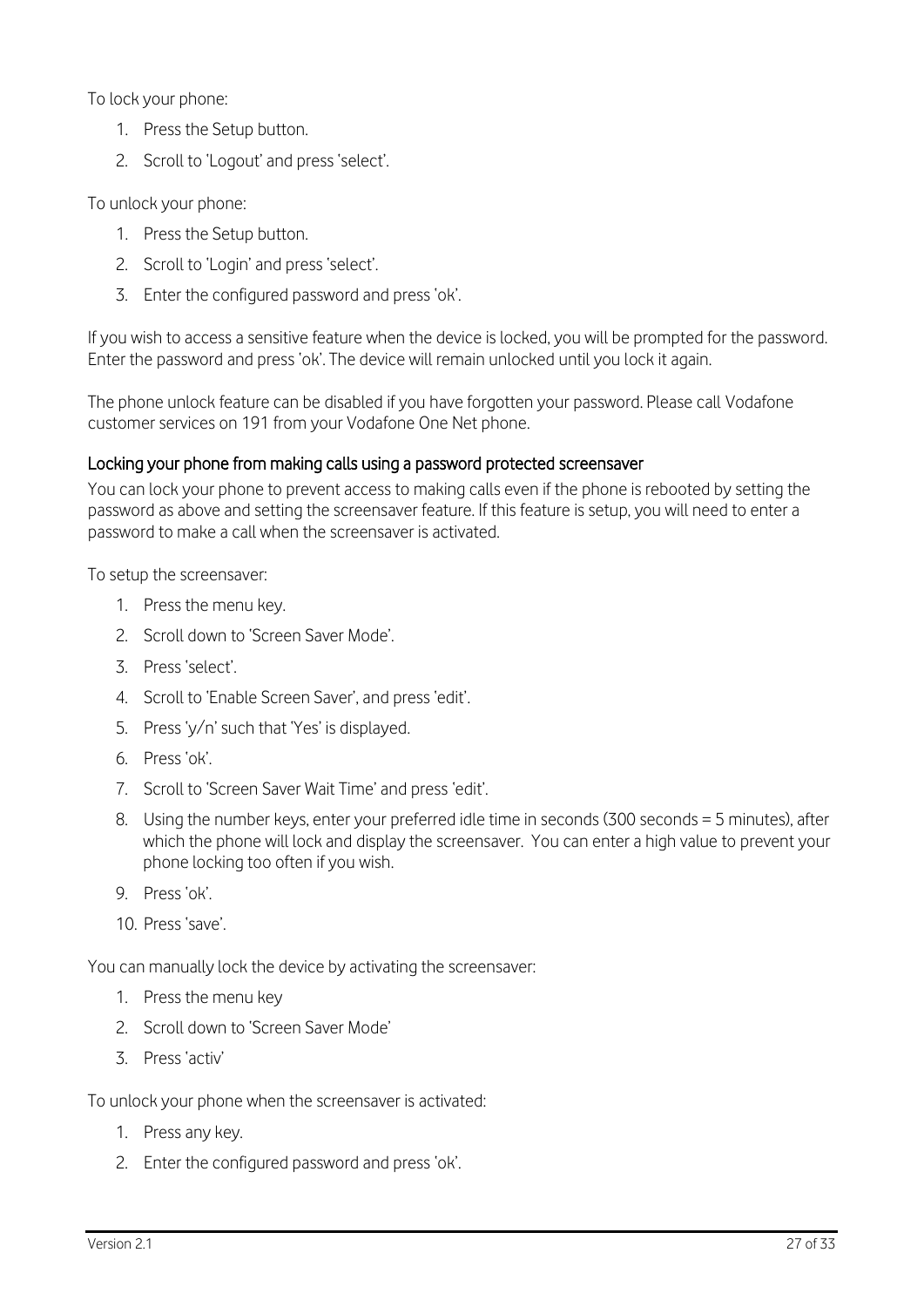# <span id="page-27-0"></span>Creating and using speed dials

You can assign unused line buttons on your phone to act as a speed dial. Depending on how your extensions are set up, you can have up to two speed dials in place.

When a speed dial's assigned to a number, that, when pressed on the keypad, dials the number assigned to it. You can have up to 8 of these speed dials. Each speed dial can be a phone number, IP address or URL.

#### <span id="page-27-1"></span>Creating speed dials on unused line buttons

- 1. Press the unused line button and hold down for three seconds the 'Def. Speed Dial' window will be displayed.
- 2. Enter a name for the speed dial.
- 3. Press the down arrow key to reach the phone number field, then enter the phone number and press 'save'.
- 4. Once a speed dial has been created, it will be displayed next to the line button then just press the line button when you want to use the speed dial.

#### <span id="page-27-2"></span>Creating numerical speed dials

- 1. Press the Setup button
- 2. Scroll to 'Speed Dial' and press 'select'
- 3. To add a new speed dial, scroll to 'Select an unused speed dial location' (2 through 9) and press 'edit'.
- 4. Enter the phone number and press 'ok'.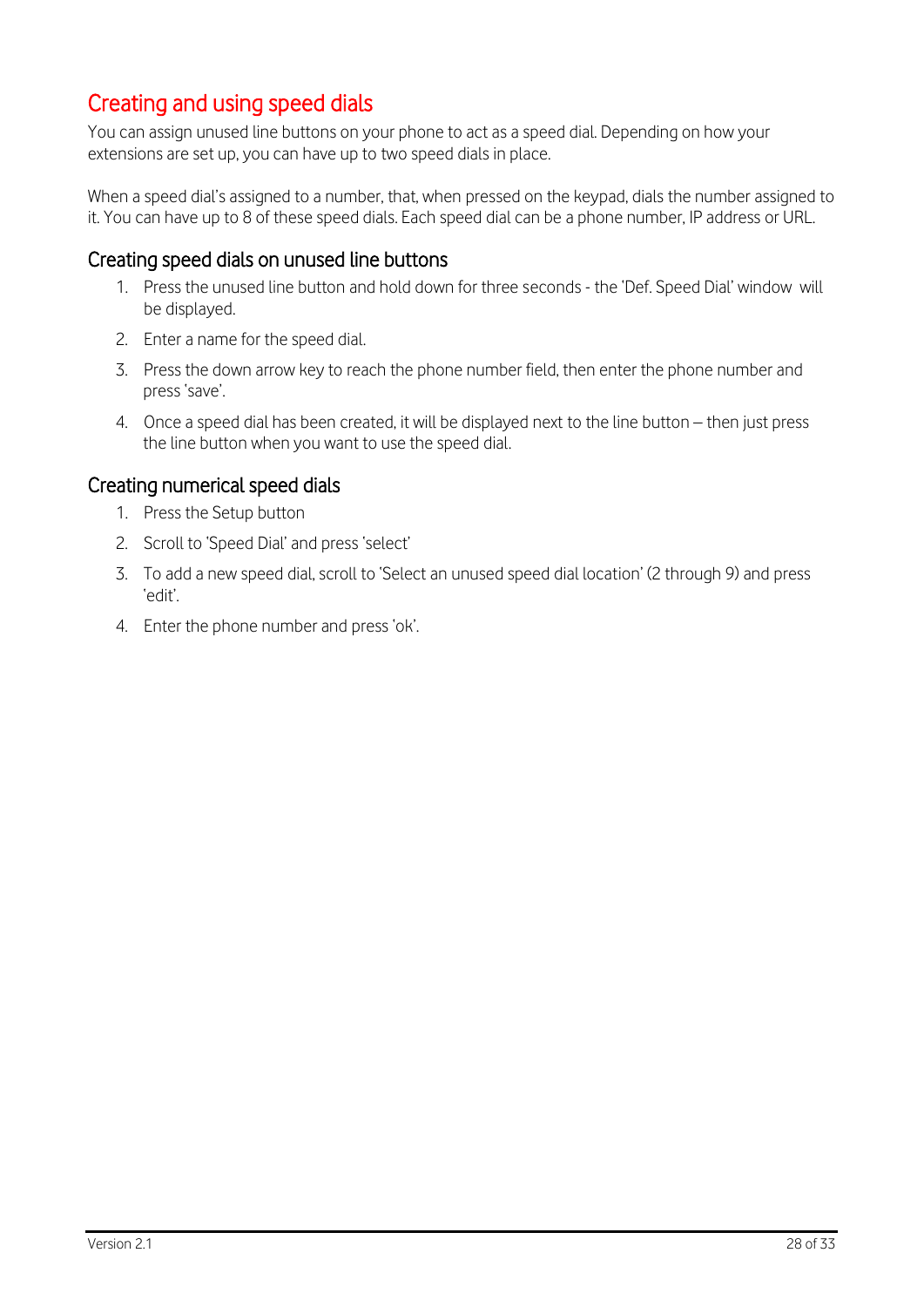# <span id="page-28-0"></span>Customising your LCD screen

You can customize your LCD screen in the ways described below.

#### <span id="page-28-1"></span>Changing the LCD screen contrast

To adjust the contrast of the LCD screen:

- 1. Press the 'Setup' button.
- 2. Scroll to 'LCD Contrast' and press 'select'.
- 3. Use the left and right arrow keys to change the contrast.
- 4. Press 'save'.

#### <span id="page-28-2"></span>Configuring the phone screen saver

You can enable your phone's screen saver and specify its appearance and the amount of time for the phone to be idle before it begins.

To configure your screen saver:

- 1. Press the 'Setup' button.
- 2. Scroll to 'Screen Saver Mode' and press 'select'.
- 3. Scroll to 'Enable Screen Saver'.
- 4. Press the 'edit' key followed by the 'y/n' key to set enable screen saver to 'Yes'.
- 5. Press 'ok'.
- 6. Scroll to 'Screen Saver Wait Time'.
- 7. Press the 'edit' key and enter the number of seconds that the phone remains idle before the screen saver turns on.
- 8. Press 'ok'.
- 9. Scroll to 'Screen Saver Icon'.
- 10. Press the 'edit' key followed by the 'option' key to change between the screen saver modes:
	- o Background Picture Shows the background picture.
	- $\circ$  Station Time Shows the time.
	- $\circ$  Lock Shows a padlock icon around the screen.
	- $\circ$  Phone Shows a phone icon around the screen.
	- $\circ$  **Date Time** Shows the date and time.
- 11. Press 'ok' and then 'save'.

## <span id="page-28-3"></span>Using ringtones

Each extension of your phone can have a different ring tone. To change a ring tone:

- 1. Press the 'Setup' button.
- 2. Scroll to 'Ring Tone' and press 'select'.
- 3. Scroll to the extension for which you want to select a ring tone and press the 'change' key.
- 4. Scroll through the ring tones and press 'play' to play the highlighted ring tone. Press 'select' to choose the highlighted ringtone for that extension.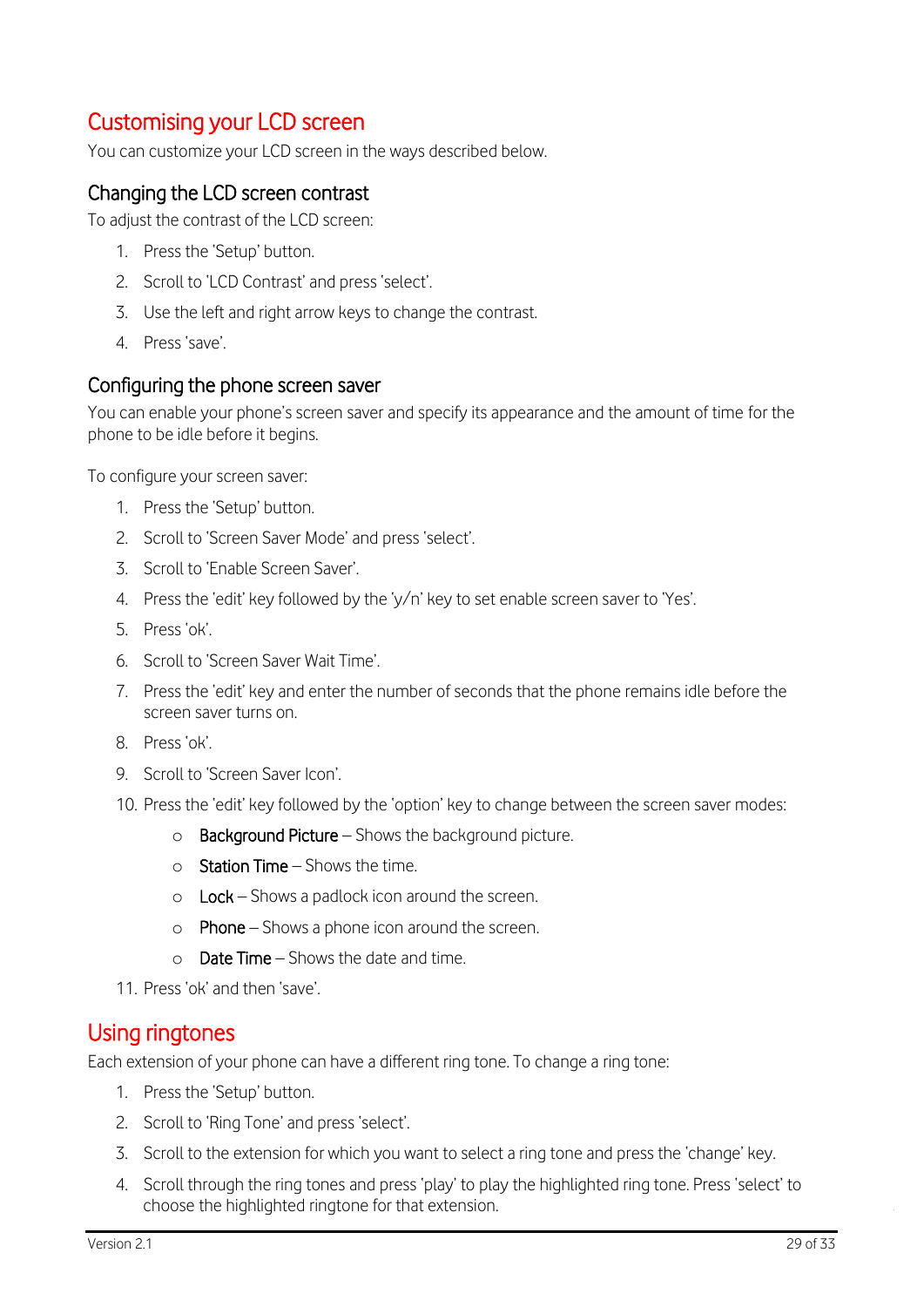# <span id="page-29-0"></span>Changing the date and time

<span id="page-29-1"></span>The date and time for your phone will be set by Vodafone One Net.

## Restarting your phone

Occasionally you may need to restart your phone if the screen locks up. To restart your phone:

- 1. Press the Setup button
- 2. Scroll to 'Restart' and press 'select'
- 3. Press 'ok' to confirm.

# <span id="page-29-2"></span>Viewing phone, network and call information

#### <span id="page-29-3"></span>Viewing phone information

- 1. Press the Setup button.
- 2. Scroll to 'Product Info' and press 'select' you'll then see the following information:
	- o Product name
	- o Serial number
	- o Software version
	- o Hardware version
	- o MAC (hardware) address
	- o Certificate
	- o Customisation

#### <span id="page-29-4"></span>Viewing network information

- 1. Press the Setup button.
- 2. Scroll to 'Network' and press 'select' you'll then be able to see the following information:
	- o IP address
	- o Host Name
	- o Domain
	- o Subnet mask
	- o Default router

#### <span id="page-29-5"></span>Viewing phone line and extension information

- 1. Press the Setup button
- 2. Scroll to 'Status' and press 'Select' you'll then be able to see the following information:
	- o Phone status up time and packets sent/received
	- o Extension status this will tell you if an extension's been registered and when
	- o Line status active calls and call information
	- o Provisioning status If a profile rule was used, and the status
	- o Call statistics history this details information about individual calls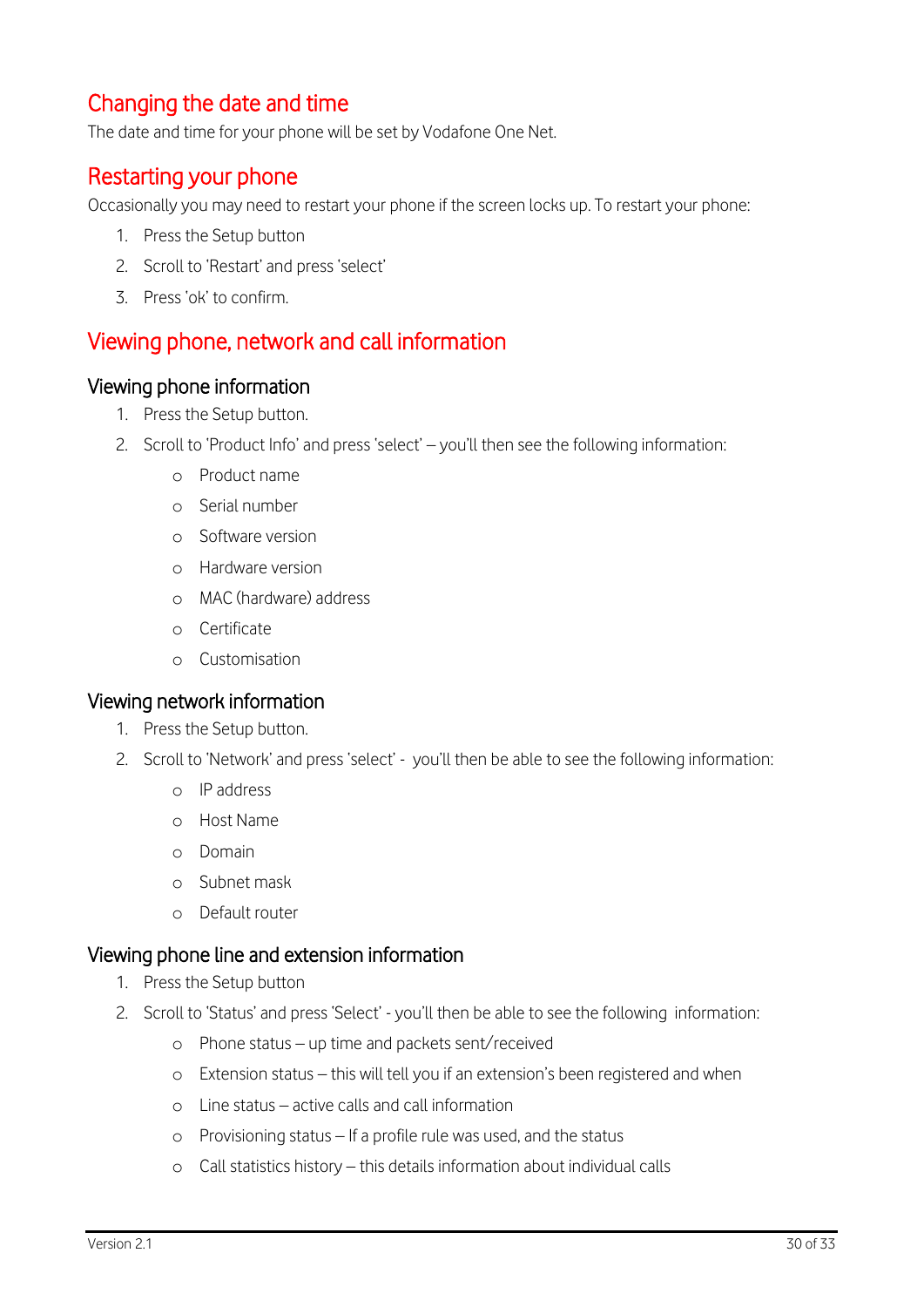# <span id="page-30-0"></span>Using FAC codes

As well as using your phone's menu, many of the Vodafone One Net features can be accessed and activated or deactivated by dialling short Feature Access Codes (also known as FAC codes).

Note: After each code entry, press 'dial' to activate.

#### <span id="page-30-1"></span>Breakout Code

The following Feature Access Code is available and can be initiated from your Cisco SPA 514G.

| <b>Feature Access Code</b> | <b>Behaviour</b>                                                                                                                                                                                                                                                                                                              |
|----------------------------|-------------------------------------------------------------------------------------------------------------------------------------------------------------------------------------------------------------------------------------------------------------------------------------------------------------------------------|
| 983 (+number)              | The Breakout code is used where there is a conflict with an extension number<br>within the company with an advertised Short Dial Code not within the company.<br>For example, to dial 2222 Vodafone road watch service when there is a valid<br>internal extension of 2222 within the company you would need to dial 9832222. |

### <span id="page-30-2"></span>Call forwarding

The following Feature Access Codes are available and can be initiated from your Cisco SPA 514G.

| <b>Feature Access Code</b>           | Behaviour                                                                                                                                                                                                      |
|--------------------------------------|----------------------------------------------------------------------------------------------------------------------------------------------------------------------------------------------------------------|
| 1200                                 | Removes all active call diverts, including those to voicemail.                                                                                                                                                 |
| 1212                                 | Activates Forward all calls to voicemail, so now all incoming calls to your number<br>will be put through to voicemail.                                                                                        |
| 1212 + Number<br>(121201635555555)   | Activates Forward all calls to the number specified, so now all incoming calls to<br>your number will divert to the one entered. Useful if you are out of the office and<br>want calls to come to your mobile. |
| 1213                                 | Removes Forward all calls, incoming calls will now come back to your phone.                                                                                                                                    |
| 1224                                 | Activates Call forward unanswered to voicemail, after 30 seconds if the call is not<br>answered it will go to voicemail.                                                                                       |
| 1224 + Number<br>(122401635555555)   | Activates Call forward unanswered to Number specified, after 30 seconds if the<br>call is not answered it will go to the number entered.                                                                       |
| 1225                                 | Removes Call forward unanswered, calls will ring for 60 seconds before being<br>disconnected. Note: The call will go nowhere just drop.                                                                        |
| 1226                                 | Activates Call forward busy to voicemail, if you are on a call, unless call waiting is<br>turned on, the next incoming call will be sent to voicemail.                                                         |
| $1226 +$ Number<br>(122601635555555) | Activates Call forward busy to number specified, if you are on a call, unless call<br>waiting is turned on, the next incoming call will be sent to the number entered.                                         |
|                                      | Removes Call forward busy, if you are on a call, unless call waiting is turned on,<br>the next incoming call will receive an engaged tone.                                                                     |
| 1227                                 | Note: Call waiting will only wait one incoming call, any others will follow divert<br>rules.                                                                                                                   |
| 1228                                 | Activates Call forward unavailable to voicemail, if your phone is turned off is then<br>all incoming calls will go to voicemail.                                                                               |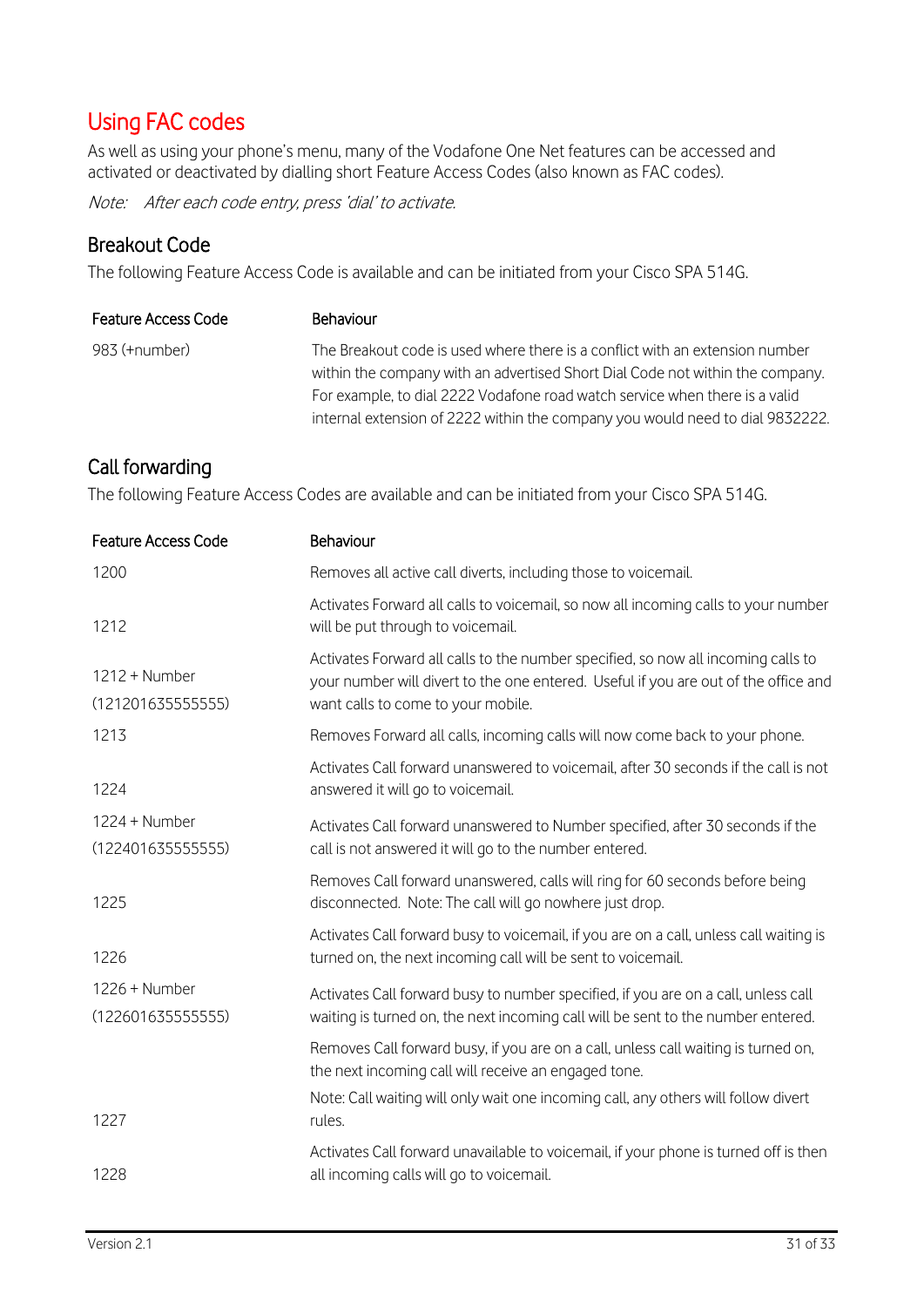| 1228 + Number     | Activates Call forward unavailable to the Number specified, if your phone is                                                                                                        |
|-------------------|-------------------------------------------------------------------------------------------------------------------------------------------------------------------------------------|
| (122801635555555) | turned off all incoming calls will go to the number entered.                                                                                                                        |
| 1229              | Removes Call forward unavailable to Voicemail, if your phone is turned off then<br>ALL incoming calls will get a number not in use tone and drop, they will not go to<br>voicemail. |

# <span id="page-31-0"></span>Do not disturb

The following Feature Access Codes are available and can be initiated from your Cisco SPA 514G

| <b>Feature Access Code</b> | <b>Behaviour</b>                                                        |
|----------------------------|-------------------------------------------------------------------------|
| -126                       | Activates Do not disturb for the phone you're calling from.             |
| 127                        | De-activates Do not disturb for the phone you're calling from.          |
| 124                        | Activate Do not disturb for both your mobile and fixed line phones.     |
| 125                        | De-activates Do not disturb for both your mobile and fixed line phones. |
|                            |                                                                         |

# <span id="page-31-1"></span>Caller ID

The following Feature Access Codes are available and can be initiated from your Cisco SPA 514G.

| <b>Feature Access Code</b> | Behaviour                                                                                                                                                                                       |
|----------------------------|-------------------------------------------------------------------------------------------------------------------------------------------------------------------------------------------------|
| 1470 (+number)             | Present my Caller ID on a per call basis (used when you number is normally<br>withheld).                                                                                                        |
| 141 (+number)              | Withhold my Caller ID on a per call basis (used when you number is normally<br>presented).                                                                                                      |
| $#21$ (+number) $*$        | Per call dial out with Multi-user hunt group number (user's terminal belongs to<br>unique Multi-user hunt group).                                                                               |
| $#22#yy$ (+number)*        | Per call dial out with Multi-user hunt group number where a user belongs to more<br>than one Multi-user hunt group $-$ yy is the two-digit number associated with the<br>Multi-user hunt group. |
| $#23$ (+number)            | Per call dial out with Company Number.                                                                                                                                                          |

In the cases where a subscriber has subscribed to always display the Caller ID by default, it is possible to restrict Caller ID on a per-call basis, by dialling 141 followed by the target number.

Users activate this feature by dialling a Feature Access Code (FAC) to initiate an outbound call from the Company number, the FAC for this is #23#01234567890\*, where 01234567890 is the target number to be dialled.

Example: Sam wishes to call an existing business contact, he simply dials 01202445566. This will present his own Caller ID to the target caller.

Example: Olivia wishes to call a new customer from the company main number. She dials #23#01202445566, the call receiver will see the Generic main number as the Caller ID in this case.

It is also possible to force a company number to be presented for selected list of users so that all their outgoing off-net calls will only present the Main company number.